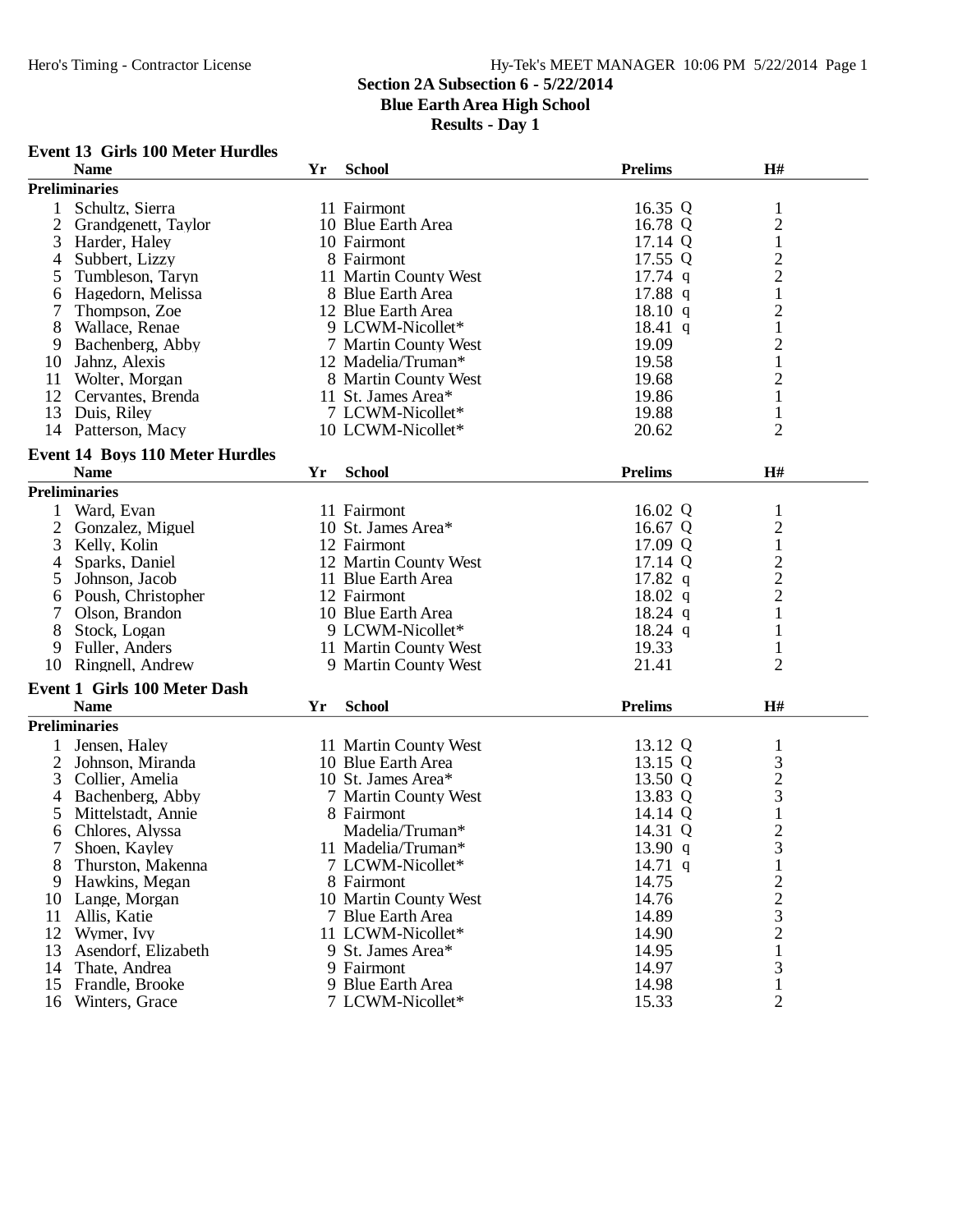**Blue Earth Area High School**

|                | Preliminaries  (Event 1 Girls 100 Meter Dash)     |    |                                           |                |                                                      |  |
|----------------|---------------------------------------------------|----|-------------------------------------------|----------------|------------------------------------------------------|--|
|                | <b>Name</b>                                       | Yr | <b>School</b>                             | <b>Prelims</b> | H#                                                   |  |
| 17             | Krenz, Savanah                                    |    | 10 Madelia/Truman*                        | 16.17          | 1                                                    |  |
|                | <b>Event 2 Boys 100 Meter Dash</b>                |    |                                           |                |                                                      |  |
|                | <b>Name</b>                                       | Yr | <b>School</b>                             | <b>Prelims</b> | H#                                                   |  |
|                | <b>Preliminaries</b>                              |    |                                           |                |                                                      |  |
|                | 1 Fischer, Kenny                                  |    | 11 LCWM-Nicollet*                         | 11.78 Q        | $\mathbf{1}$                                         |  |
| 2              | Sheetz, Matt                                      |    | 10 LCWM-Nicollet*                         | 11.93 Q        |                                                      |  |
| 3              | Fellows, Carter                                   |    | 10 Madelia/Truman*                        | 11.98 Q        |                                                      |  |
| 4              | Kluver, Brandon                                   |    | 10 Martin County West                     | 12.42 Q        | $\frac{2}{3}$                                        |  |
| 5              | Wilde, Brian                                      |    | 12 Fairmont                               | 12.43 Q        | $\mathbf{1}$                                         |  |
| 6              | Edman, Derek                                      |    | 12 Fairmont                               | 12.46 Q        | 3                                                    |  |
| 7              | Murphy, Travis                                    |    | 11 LCWM-Nicollet*                         | 12.48 $q$      | $\mathbf 1$                                          |  |
| 8              | Runge, Kaleb                                      |    | 9 Fairmont                                | $12.67$ q      |                                                      |  |
| 9              | Frandle, Jordan                                   |    | 9 Blue Earth Area                         | 12.84          | $\frac{3}{2}$                                        |  |
| 10             | Jahnke, Dakota                                    |    | 12 Blue Earth Area                        | 13.04          | $\,1$                                                |  |
| 11             | Holmgren, Darin                                   |    | 10 Madelia/Truman*                        | 13.07          |                                                      |  |
| 12             | Vera, Cristian                                    |    | 12 St. James Area*                        | 13.22          |                                                      |  |
|                | 13 Reed, Riley                                    |    | 9 Madelia/Truman*                         | 13.30          |                                                      |  |
|                | 14 Whitehead, Dylin                               |    | 9 Martin County West                      | 13.40          | $23323$<br>$232$                                     |  |
| 15             | Ringnell, Andrew                                  |    | 9 Martin County West                      | 13.44          |                                                      |  |
| 16             | Taft, Devon                                       |    | 10 St. James Area*                        | 14.01          |                                                      |  |
| 17             | Frye, Ben                                         |    | 10 Blue Earth Area                        | 14.89          | 1                                                    |  |
|                | <b>Event 3 Girls 200 Meter Dash</b>               |    |                                           |                |                                                      |  |
|                | <b>Name</b>                                       | Yr | <b>School</b>                             | <b>Prelims</b> | $\mathbf{H}$ #                                       |  |
|                | <b>Preliminaries</b>                              |    |                                           |                |                                                      |  |
|                |                                                   |    |                                           |                |                                                      |  |
|                | 1 Collier, Amelia                                 |    | 10 St. James Area*                        | 28.27 Q        | $\mathbf{1}$                                         |  |
| $\overline{2}$ | Olson, Cora                                       |    | 9 Martin County West                      | 28.37 Q        |                                                      |  |
| 3              | Gratz, Briana                                     |    | 12 Fairmont                               | 28.93 Q        | $\begin{array}{c} 3 \\ 2 \\ 3 \\ 2 \\ 1 \end{array}$ |  |
| 4              | Thompson, Kaitlyn                                 |    | 11 Madelia/Truman*                        | 29.02 Q        |                                                      |  |
| 5              | Harris, Sara                                      |    | 8 LCWM-Nicollet*                          | 29.13 Q        |                                                      |  |
| 6              | Denn, Amy                                         |    | 9 Madelia/Truman*                         | 29.86 Q        |                                                      |  |
| 7              | Huber, Malorie                                    |    | 8 Blue Earth Area                         | $29.67$ q      | $\frac{2}{1}$                                        |  |
| 8              | Johnson, Hannah                                   |    | 7 Blue Earth Area                         | 30.40 q        |                                                      |  |
| 9              | Sagehorn, Hailey                                  |    | 9 St. James Area*<br>Madelia/Truman*      | 30.49          | $\frac{2}{3}$                                        |  |
| 10             | Chlores, Alyssa                                   |    |                                           | 30.55          | $\mathbf{1}$                                         |  |
| 11<br>12       | Becker, Larissa                                   |    | 10 Fairmont                               | 30.78<br>30.98 |                                                      |  |
| 13             | Lange, Morgan<br>Hohenstein, Madelyn              |    | 10 Martin County West<br>7 LCWM-Nicollet* | 31.01          | $\frac{2}{2}$                                        |  |
|                | 14 Bachenberg, Maggie                             |    | 9 Martin County West                      | 31.35          |                                                      |  |
|                | 15 Olson, Hannah                                  |    | 10 Fairmont                               | 31.36          | 3                                                    |  |
|                | 16 Armon, Maddie                                  |    | 7 Blue Earth Area                         | 31.37          | 3                                                    |  |
|                | Tanke, Olivia                                     |    | 7 LCWM-Nicollet*                          | 33.15          | 1                                                    |  |
| 17             |                                                   |    |                                           |                |                                                      |  |
|                | <b>Event 4 Boys 200 Meter Dash</b><br><b>Name</b> | Yr | <b>School</b>                             | <b>Prelims</b> | H#                                                   |  |
|                |                                                   |    |                                           |                |                                                      |  |
|                | <b>Preliminaries</b>                              |    |                                           |                |                                                      |  |
|                | 1 Olson, Bailey                                   |    | 10 Blue Earth Area                        | 23.62 Q        | 1                                                    |  |
| 2              | Kluver, Brandon                                   |    | 10 Martin County West                     | 25.04 Q        | 3                                                    |  |
| 3              | Denn, Jake                                        |    | 11 Madelia/Truman*                        | 25.06 Q        | $\overline{2}$                                       |  |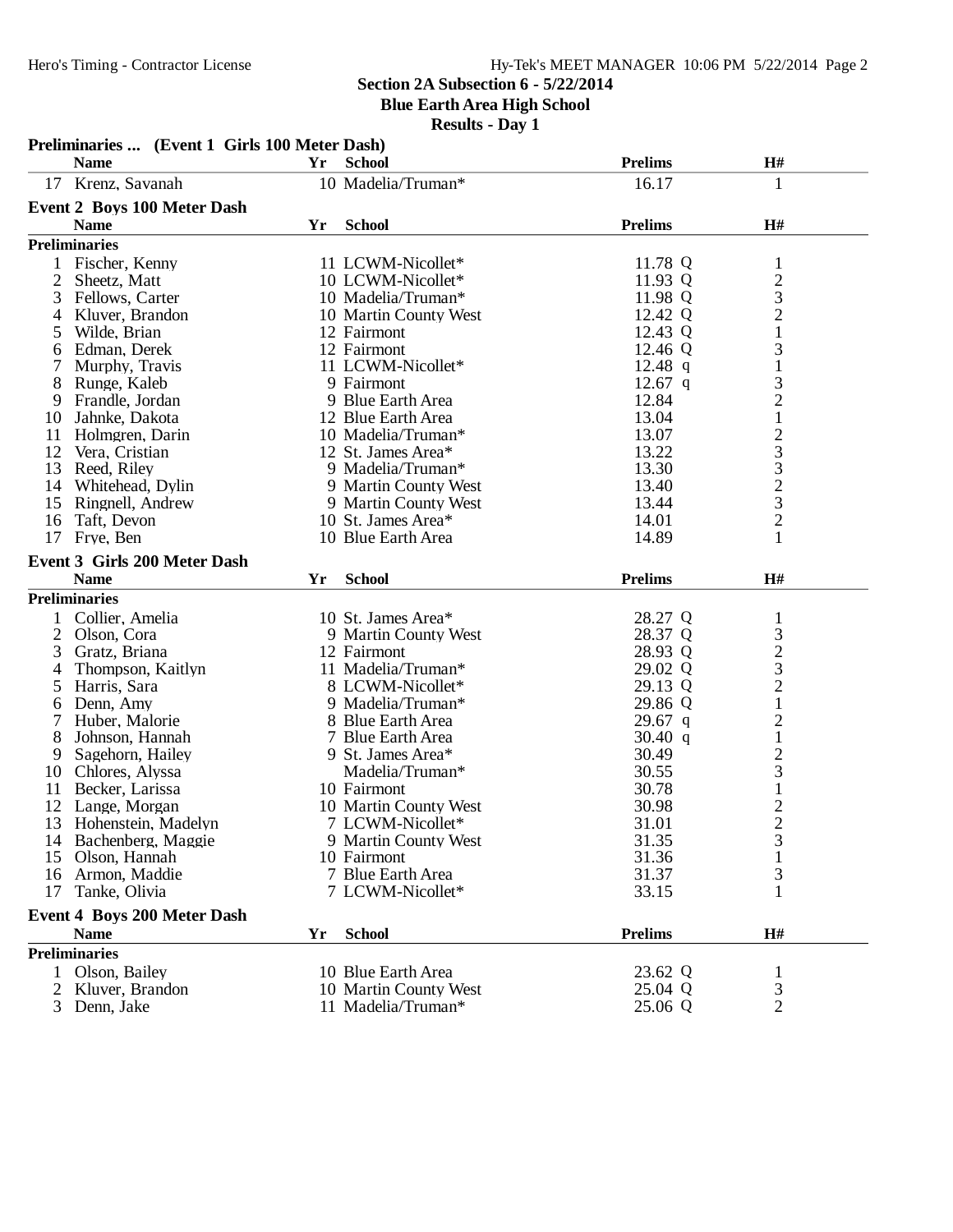**Blue Earth Area High School**

|                | Preliminaries  (Event 4 Boys 200 Meter Dash) |     |                       |                |                                                 |
|----------------|----------------------------------------------|-----|-----------------------|----------------|-------------------------------------------------|
|                | <b>Name</b>                                  | Yr. | <b>School</b>         | <b>Prelims</b> | H#                                              |
| 4              | Bulfer, Levi                                 |     | 9 Fairmont            | 25.08 Q        | $\overline{2}$                                  |
| 5              | Born, Justin                                 |     | 11 LCWM-Nicollet*     | 25.37 Q        | 1                                               |
| 6              | Sykes, Logan                                 |     | 12 St. James Area*    | 25.91 Q        | 3                                               |
|                | Jones, Dylan                                 |     | 9 Martin County West  | $25.79$ q      | $\mathbf{1}$                                    |
| 8              | Edman, Derek                                 |     | 12 Fairmont           | $26.44$ q      | 3                                               |
| 9              | Thofson, Patrick                             |     | 10 LCWM-Nicollet*     | 26.71          |                                                 |
| 10             | Reed, Riley                                  |     | 9 Madelia/Truman*     | 26.86          | $\begin{array}{c} 2 \\ 2 \\ 3 \\ 3 \end{array}$ |
| 11             | Runge, Kaleb                                 |     | 9 Fairmont            | 26.91          |                                                 |
| 12             | Bock, Carter                                 |     | 9 LCWM-Nicollet*      | 27.05          |                                                 |
| 13             | Frandle, Jordan                              |     | 9 Blue Earth Area     | 27.08          | $\mathbf{1}$                                    |
| 14             | Holmgren, Darin                              |     | 10 Madelia/Truman*    | 27.13          | $\mathbf{1}$                                    |
| 15             | Vera, Cristian                               |     | 12 St. James Area*    | 27.24          | $\overline{\mathbf{c}}$                         |
| 16             | Bin Jun, Chan                                |     | 12 Martin County West | 27.61          | $\frac{2}{3}$                                   |
| 17             | Carslon, Jesse                               |     | 10 St. James Area*    | 29.01          |                                                 |
|                | Event 23 Girls 4x800 Meter Relay             |     |                       |                |                                                 |
|                | <b>Team</b>                                  |     | <b>Relay</b>          | <b>Finals</b>  |                                                 |
| <b>Finals</b>  |                                              |     |                       |                |                                                 |
|                | <b>Martin County West</b>                    |     |                       | 9:56.19        |                                                 |
| 2              | Fairmont                                     |     |                       | 10:01.67       |                                                 |
| 3              | Madelia/Truman*                              |     |                       | 10:12.67       |                                                 |
| 4              | LCWM-Nicollet*                               |     |                       | 10:26.83       |                                                 |
| 5              | <b>Blue Earth Area</b>                       |     |                       | 10:48.19       |                                                 |
| 6              | St. James Area*                              |     |                       | 10:53.76       |                                                 |
|                | Event 24 Boys 4x800 Meter Relay              |     |                       |                |                                                 |
|                | <b>Team</b>                                  |     | <b>Relay</b>          | <b>Finals</b>  |                                                 |
| <b>Finals</b>  |                                              |     |                       |                |                                                 |
|                | <b>Martin County West</b>                    |     |                       | 8:23.92        |                                                 |
| 2              | St. James Area*                              |     |                       | 8:24.04        |                                                 |
| 3              | <b>Blue Earth Area</b>                       |     |                       | 9:31.62        |                                                 |
| 4              | LCWM-Nicollet*                               |     |                       | 9:36.10        |                                                 |
| 5              | Fairmont                                     |     |                       | 9:40.87        |                                                 |
| 6              | Madelia/Truman*                              |     |                       | 10:21.66       |                                                 |
|                | <b>Event 13 Girls 100 Meter Hurdles</b>      |     |                       |                |                                                 |
|                | <b>Name</b>                                  | Yr  | <b>School</b>         | <b>Finals</b>  |                                                 |
| <b>Finals</b>  |                                              |     |                       |                |                                                 |
| $\mathbf{1}$   | Schultz, Sierra                              |     | 11 Fairmont           | 15.67          |                                                 |
| $\overline{c}$ | Grandgenett, Taylor                          |     | 10 Blue Earth Area    | 16.38          |                                                 |
| 3              | Harder, Haley                                |     | 10 Fairmont           | 16.86          |                                                 |
| 4              | Tumbleson, Taryn                             |     | 11 Martin County West | 17.00          |                                                 |
| 5              | Subbert, Lizzy                               |     | 8 Fairmont            | 17.34          |                                                 |
| 6              | Hagedorn, Melissa                            |     | 8 Blue Earth Area     | 17.74          |                                                 |
| 7              | Thompson, Zoe                                |     | 12 Blue Earth Area    | 17.89          |                                                 |
| 8              | Wallace, Renae                               |     | 9 LCWM-Nicollet*      | 18.43          |                                                 |
|                |                                              |     |                       |                |                                                 |
|                | <b>Event 14 Boys 110 Meter Hurdles</b>       |     |                       |                |                                                 |
|                | <b>Name</b>                                  | Yr  | <b>School</b>         | <b>Finals</b>  |                                                 |
| <b>Finals</b>  |                                              |     |                       |                |                                                 |
| 1              | Ward, Evan                                   |     | 11 Fairmont           | 15.69          |                                                 |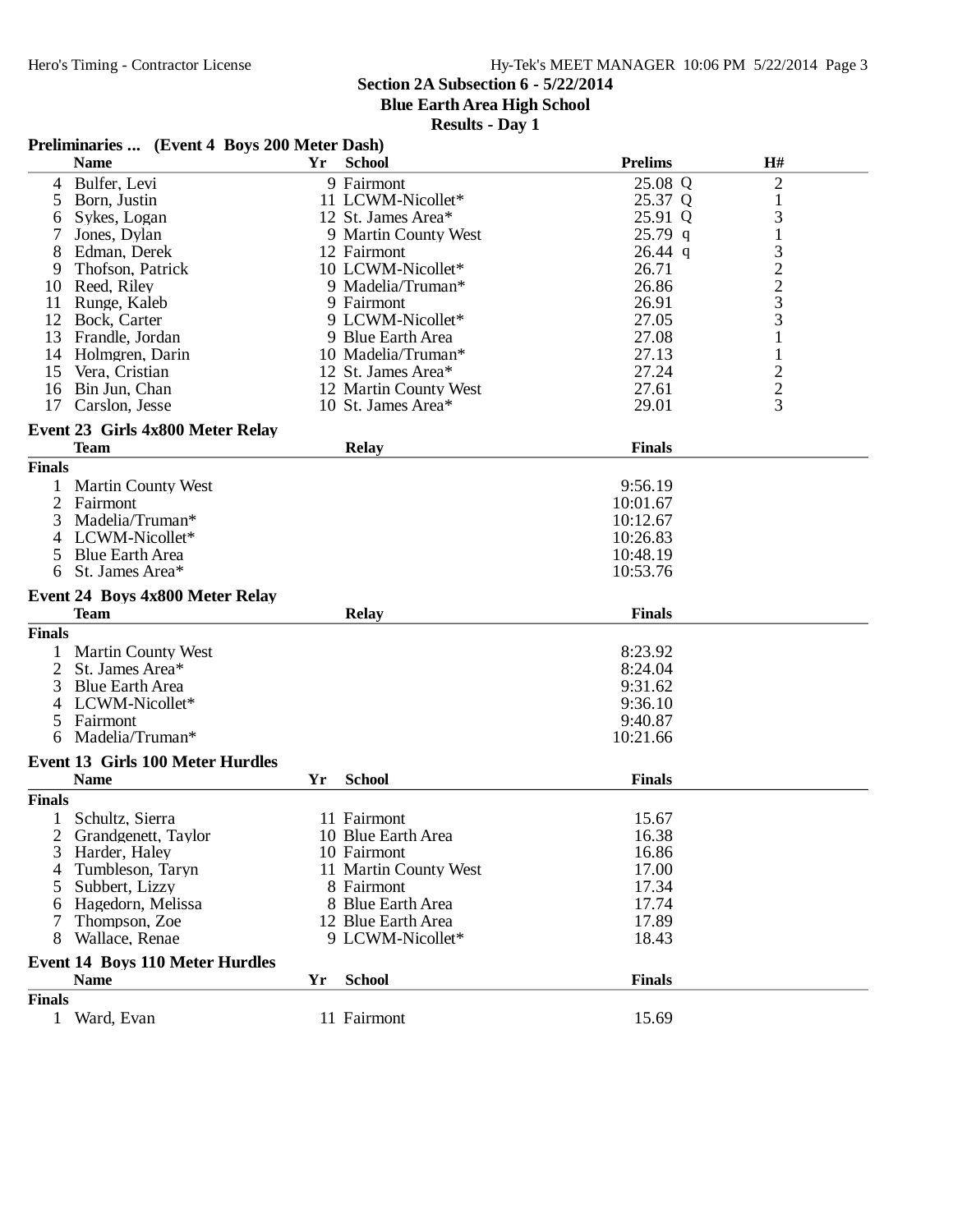**Blue Earth Area High School**

|                | Finals  (Event 14 Boys 110 Meter Hurdles)     |    |                       |                    |
|----------------|-----------------------------------------------|----|-----------------------|--------------------|
|                | <b>Name</b>                                   | Yr | <b>School</b>         | <b>Finals</b>      |
| 2              | Gonzalez, Miguel                              |    | 10 St. James Area*    | 16.09              |
| 3              | Olson, Brandon                                |    | 10 Blue Earth Area    | 16.82              |
| 4              | Sparks, Daniel                                |    | 12 Martin County West | 16.83              |
| 5              | Kelly, Kolin                                  |    | 12 Fairmont           | 17.24              |
| 6              | Johnson, Jacob                                |    | 11 Blue Earth Area    | 17.92              |
| 7              | Poush, Christopher                            |    | 12 Fairmont           | 18.35              |
| 8              | Stock, Logan                                  |    | 9 LCWM-Nicollet*      | 18.99              |
|                | <b>Event 1 Girls 100 Meter Dash</b>           |    |                       |                    |
|                | <b>Name</b>                                   | Yr | <b>School</b>         | <b>Finals</b>      |
| <b>Finals</b>  |                                               |    |                       |                    |
| 1              | Jensen, Haley                                 |    | 11 Martin County West | 12.92              |
| $\overline{2}$ | Collier, Amelia                               |    | 10 St. James Area*    | 13.01              |
| 3              | Johnson, Miranda                              |    | 10 Blue Earth Area    | 13.07              |
| 4              | Bachenberg, Abby                              |    | 7 Martin County West  | 13.85              |
| 5              | Shoen, Kayley                                 |    | 11 Madelia/Truman*    | 13.98              |
| 6              | Thurston, Makenna                             |    | 7 LCWM-Nicollet*      | 14.27              |
| 7              | Mittelstadt, Annie                            |    | 8 Fairmont            | 14.27              |
| 8              | Chlores, Alyssa                               |    | Madelia/Truman*       | 14.39              |
|                | <b>Event 2 Boys 100 Meter Dash</b>            |    |                       |                    |
|                | <b>Name</b>                                   | Yr | <b>School</b>         | <b>Finals</b>      |
|                |                                               |    |                       |                    |
| <b>Finals</b>  |                                               |    |                       |                    |
|                | Fischer, Kenny                                |    | 11 LCWM-Nicollet*     | 11.60              |
| 2              | Sheetz, Matt                                  |    | 10 LCWM-Nicollet*     | 11.84              |
| 3              | Fellows, Carter                               |    | 10 Madelia/Truman*    | 11.98              |
| 4              | Wilde, Brian                                  |    | 12 Fairmont           | 12.31              |
| 5              | Kluver, Brandon                               |    | 10 Martin County West | 12.32              |
| 6              | Murphy, Travis                                |    | 11 LCWM-Nicollet*     | 12.33              |
|                | Edman, Derek                                  |    | 12 Fairmont           | 12.70              |
| 8              | Runge, Kaleb                                  |    | 9 Fairmont            | 12.81              |
|                | Event 19 Girls 4x200 Meter Relay              |    |                       |                    |
|                | <b>Team</b>                                   |    | <b>Relay</b>          | <b>Finals</b>      |
| <b>Finals</b>  |                                               |    |                       |                    |
| 1              | <b>Blue Earth Area</b>                        |    |                       | 1:47.97            |
| 2              | Madelia/Truman*                               |    |                       | 1:52.93            |
| 3              | LCWM-Nicollet*                                |    |                       | 1:56.16            |
| 4              | Fairmont                                      |    |                       | 1:57.43            |
|                | Martin County West                            |    |                       | 1:58.04            |
| 6              | St. James Area*                               |    |                       | 2:00.74            |
|                | Event 20 Boys 4x200 Meter Relay               |    |                       |                    |
|                | <b>Team</b>                                   |    | <b>Relay</b>          | <b>Finals</b>      |
| <b>Finals</b>  |                                               |    |                       |                    |
|                | Fairmont                                      |    |                       |                    |
| $\mathbf{1}$   |                                               |    |                       | 1:31.65<br>1:32.63 |
|                | 2 Blue Earth Area                             |    |                       |                    |
| 3              | <b>Martin County West</b><br>4 LCWM-Nicollet* |    |                       | 1:35.57<br>1:37.52 |
|                | Madelia/Truman*                               |    |                       | 1:38.16            |
| 5              | St. James Area*                               |    |                       | 1:38.29            |
| 6              |                                               |    |                       |                    |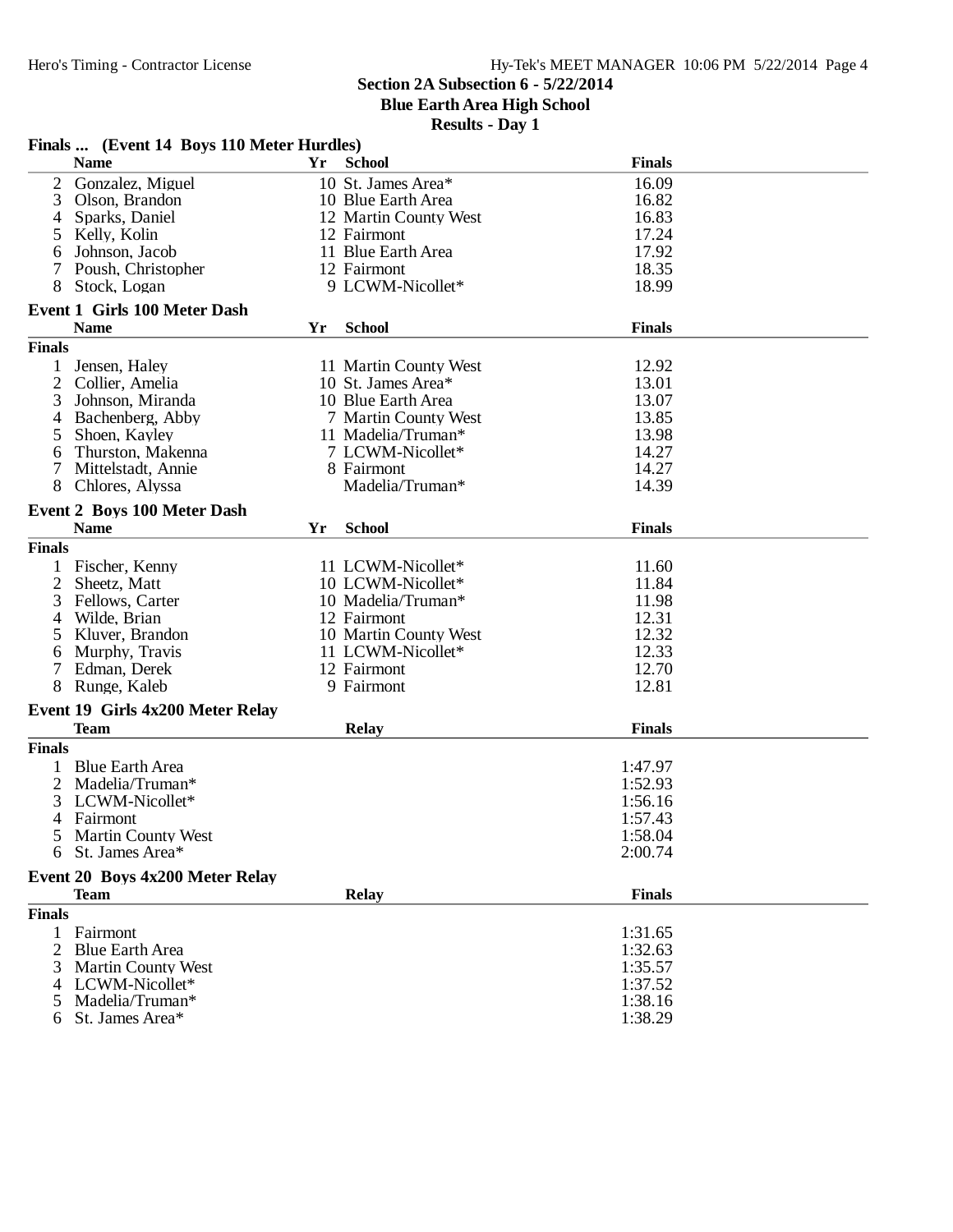## **Section 2A Subsection 6 - 5/22/2014**

**Blue Earth Area High School**

**Results - Day 1**

#### **Event 38 Girls 1600 Meter Run**

|                | <b>Name</b>                      | Yr | <b>School</b>         | <b>Finals</b> |
|----------------|----------------------------------|----|-----------------------|---------------|
| <b>Finals</b>  |                                  |    |                       |               |
| 1              | Fischer, Katiana                 |    | 11 Fairmont           | 5:36.54       |
| $\overline{2}$ | Lahti, Ashley                    |    | 11 St. James Area*    | 5:38.63       |
| 3              | Kelley, Brittany                 |    | 9 LCWM-Nicollet*      | 5:49.96       |
| 4              | Anderson, Brooke                 |    | 9 Martin County West  | 5:52.07       |
| 5              | Haugen, Emily                    |    | 9 Fairmont            | 5:53.79       |
| 6              | Beckmann, Emily                  |    | 8 LCWM-Nicollet*      | 5:58.39       |
| 7              | Ardolf, Briana                   |    | 8 Madelia/Truman*     | 5:59.84       |
| 8              | Olson, Signe                     |    | 11 Blue Earth Area    | 6:06.82       |
| 9              | Johnson, Hannah                  |    | 8 Fairmont            | 6:10.63       |
| 10             | Winters, Faith                   |    | 7 LCWM-Nicollet*      | 6:17.17       |
| 11             | Halvorson, Sierra                |    | 12 Blue Earth Area    | 6:18.35       |
| 12             | Stevermer, Callie                |    | 7 Blue Earth Area     | 6:25.82       |
| 13             | Wolter, Morgan                   |    | 8 Martin County West  | 6:31.46       |
|                | 14 Krenz, Savanah                |    | 10 Madelia/Truman*    | 6:49.57       |
|                |                                  |    |                       |               |
|                | Event 10 Boys 1600 Meter Run     |    |                       |               |
|                | <b>Name</b>                      | Yr | <b>School</b>         | <b>Finals</b> |
| <b>Finals</b>  |                                  |    |                       |               |
|                | Sundblad, Josh                   |    | 10 Fairmont           | 4:44.90       |
| 2              | Viesselman, Matthew              |    | 11 Martin County West | 4:44.94       |
| 3              | Magers, Kalen                    |    | 10 LCWM-Nicollet*     | 4:56.28       |
| 4              | Ehlert, Zac                      |    | 12 Fairmont           | 4:56.42       |
| 5              | Wolter, Jacob                    |    | 12 Madelia/Truman*    | 5:08.30       |
| 6              | Nielson, Peter                   |    | 11 Fairmont           | 5:15.19       |
| 7              | Vaske, Zach                      |    | 10 Blue Earth Area    | 5:18.54       |
| 8              | Malmgren, Landon                 |    | 9 St. James Area*     | 5:20.21       |
| 9              | Cuellar, Nelson                  |    | 9 St. James Area*     | 5:21.36       |
| 10             | Michels, Wallace                 |    | 9 LCWM-Nicollet*      | 5:26.33       |
| 11             | Buseman, Adam                    |    | 10 Blue Earth Area    | 5:28.35       |
| 12             | Petersen, Dylan                  |    | 8 Martin County West  | 5:37.66       |
| 13             | Mercer, Kyle                     |    | 12 Blue Earth Area    | 5:54.62       |
| 14             | Larson, Kolton                   |    | 7 Martin County West  | 5:58.26       |
| 15             | Trueblood, Matthew               |    | 10 Madelia/Truman*    | 6:08.11       |
|                | 16 Hedin-Ulferts, Austin         |    | 9 LCWM-Nicollet*      | 6:11.43       |
|                |                                  |    |                       |               |
|                | Event 17 Girls 4x100 Meter Relay |    |                       |               |
|                | <b>Team</b>                      |    | <b>Relay</b>          | <b>Finals</b> |
| <b>Finals</b>  |                                  |    |                       |               |
|                | 1 Martin County West             |    |                       | 50.34         |
|                | <b>Blue Earth Area</b>           |    |                       | 51.42         |
| 3              | Madelia/Truman*                  |    |                       | 53.80         |
| 4              | LCWM-Nicollet*                   |    |                       | 54.73         |
| 5.             | Fairmont                         |    |                       | 55.49         |
| 6              | St. James Area*                  |    |                       | 55.77         |
|                |                                  |    |                       |               |
|                | Event 18 Boys 4x100 Meter Relay  |    |                       |               |
|                | <b>Team</b>                      |    | <b>Relay</b>          | <b>Finals</b> |
| <b>Finals</b>  |                                  |    |                       |               |
|                | Fairmont                         |    |                       | 44.18         |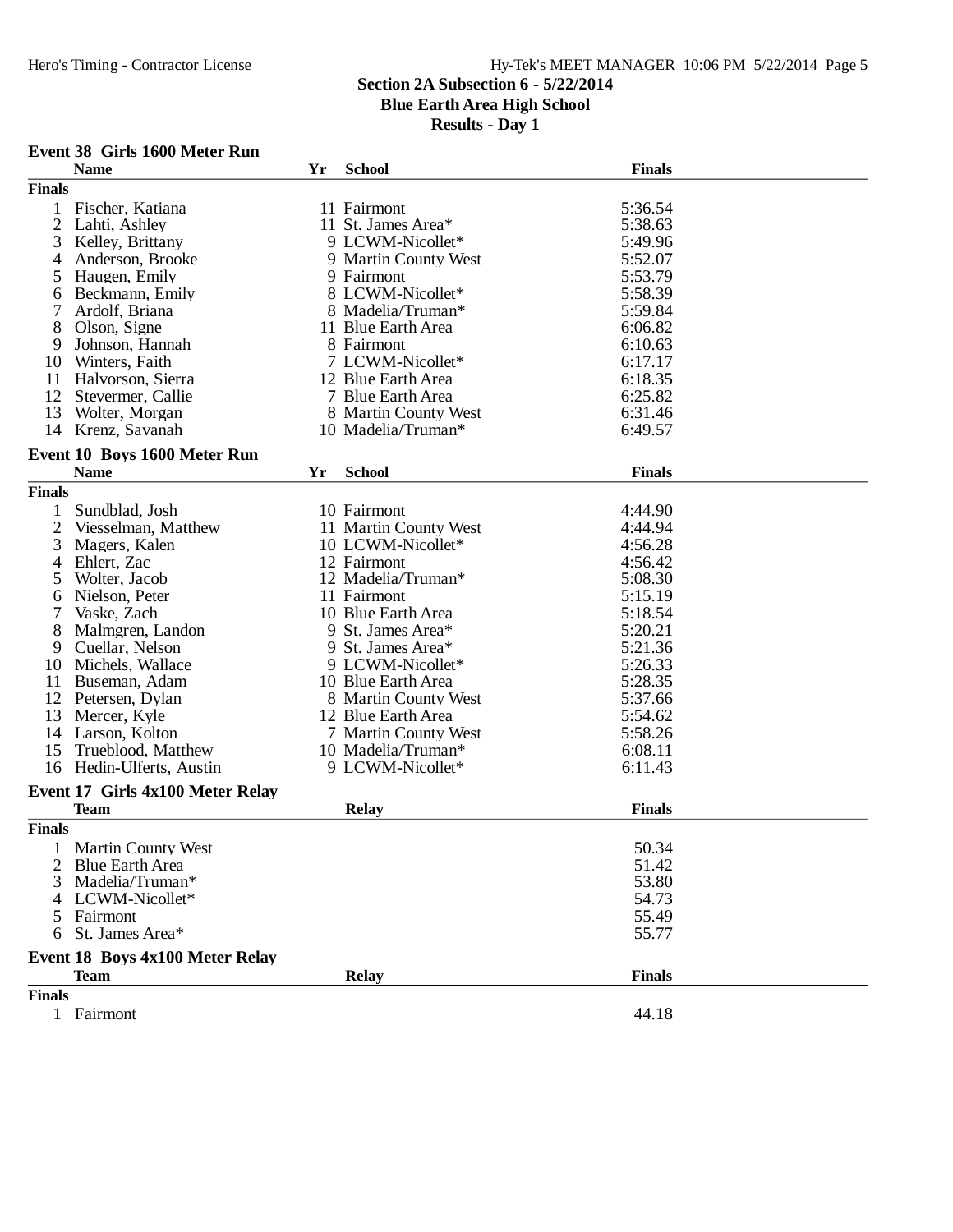**Blue Earth Area High School**

**Results - Day 1**

|                | THREE WE THE VEHICLE TO DUYS TATUU MEEL INCRESS<br><b>Team</b> |    | <b>Relay</b>                        | <b>Finals</b>  |                                                   |
|----------------|----------------------------------------------------------------|----|-------------------------------------|----------------|---------------------------------------------------|
|                | 2 LCWM-Nicollet*                                               |    |                                     | 45.01          |                                                   |
| 3              | <b>Blue Earth Area</b>                                         |    |                                     | 46.29          |                                                   |
| 4              | Madelia/Truman*                                                |    |                                     | 46.89          |                                                   |
| 5              | St. James Area*                                                |    |                                     | 47.22          |                                                   |
| 6              | <b>Martin County West</b>                                      |    |                                     | 51.29          |                                                   |
|                | <b>Event 5 Girls 400 Meter Dash</b>                            |    |                                     |                |                                                   |
|                | <b>Name</b>                                                    | Yr | <b>School</b>                       | <b>Finals</b>  | H#                                                |
| <b>Finals</b>  |                                                                |    |                                     |                |                                                   |
| $\mathbf{1}$   | Olsen, Karli                                                   |    | 10 Blue Earth Area                  | 1:00.29        |                                                   |
| $\overline{2}$ | Collier, Amelia                                                |    | 10 St. James Area*                  | 1:02.01        |                                                   |
| 3              | Wrightson, Brittney                                            |    | 7 LCWM-Nicollet*                    | 1:04.95        | $\frac{2}{2}$ $\frac{2}{2}$ $\frac{2}{2}$         |
| 4              | Norman, Alissa                                                 |    | 8 Blue Earth Area                   | 1:06.05        |                                                   |
| 5              | Voss, Marissa                                                  |    | 10 Fairmont                         | 1:06.56        |                                                   |
| 6              | Blair, Sofie                                                   |    | 8 Blue Earth Area                   | 1:06.69        |                                                   |
| 7              | Hawkins, Megan                                                 |    | 8 Fairmont                          | 1:08.05        | $\mathbf{1}$                                      |
| 8              | Zaharia, Courtney                                              |    | 9 Madelia/Truman*                   | 1:08.21        | $\overline{\mathbf{c}}$                           |
| 9              | Arndt, Danielle                                                |    | 11 Madelia/Truman*                  | 1:10.43        | 1                                                 |
|                | 10 Wegner, Alexis                                              |    | 9 St. James Area*                   | 1:11.23        | 1                                                 |
| 11             | Friese, Jaclyn                                                 |    | 11 Fairmont                         | 1:11.60        |                                                   |
|                | 12 Grenz, Becca                                                |    | 8 LCWM-Nicollet*                    | 1:13.51        | 1                                                 |
| 13             | Duchene, Marissa                                               |    | 11 Martin County West               | 1:14.76        | 1                                                 |
|                | 14 Esqueda, Ariel                                              |    | 11 LCWM-Nicollet*                   | 1:15.09        | $\overline{2}$                                    |
|                |                                                                |    |                                     |                |                                                   |
|                | <b>Event 6 Boys 400 Meter Dash</b>                             |    |                                     |                |                                                   |
|                |                                                                |    |                                     |                |                                                   |
|                | <b>Name</b>                                                    | Yr | <b>School</b>                       | <b>Finals</b>  | $\mathbf{H}^{\#}$                                 |
| <b>Finals</b>  |                                                                |    |                                     |                |                                                   |
|                | Willett, Thomas                                                |    | 9 Fairmont                          | 51.45          |                                                   |
|                | 2 Chacon, Zuriel                                               |    | 11 St. James Area*                  | 51.59          |                                                   |
| 3              | Subbert, Nate                                                  |    | 10 Fairmont                         | 53.66          |                                                   |
| 4              | Kluver, Brandon                                                |    | 10 Martin County West               | 55.69          |                                                   |
| 5              | Trembley, Tory                                                 |    | 12 LCWM-Nicollet*                   | 56.51          | $\frac{2}{2}$<br>$\frac{2}{2}$                    |
| 6              | Stelter, Jordan                                                |    | 10 Blue Earth Area                  | 59.02          | $\mathbf{1}$                                      |
| 7              | Schwidder, Austin                                              |    | 9 Fairmont                          | 1:00.29        | $\overline{c}$                                    |
| 8              | Fering, Gunnar                                                 |    | 7 Blue Earth Area                   | 1:00.38        | $\mathbf{1}$                                      |
| 9              | Anderson, Tim                                                  |    | 12 Madelia/Truman*                  | 1:00.89        | 1                                                 |
|                | 10 Holmgren, Darin                                             |    | 10 Madelia/Truman*                  | 1:01.06        | $\overline{\mathbf{c}}$                           |
| 11             | Wessels, Michael                                               |    | 11 St. James Area*                  | 1:01.12        |                                                   |
| 12             | Bin Jun, Chan                                                  |    | 12 Martin County West               | 1:01.89        |                                                   |
| 13             | Tovar, Cris                                                    |    | 12 LCWM-Nicollet*                   | 1:02.74        | 1                                                 |
|                | 14 Holm, Matt                                                  |    | 8 Martin County West                | 1:05.83        | $\mathbf{1}$                                      |
|                | <b>Event 15 Girls 300 Meter Hurdles</b>                        |    |                                     |                |                                                   |
|                | <b>Name</b>                                                    | Yr | <b>School</b>                       | <b>Finals</b>  | H#                                                |
| <b>Finals</b>  |                                                                |    |                                     |                |                                                   |
| $\mathbf{1}$   | Grandgenett, Taylor                                            |    | 10 Blue Earth Area                  | 46.54          |                                                   |
| 2              | Stevermer, Shayna                                              |    | 10 Blue Earth Area                  | 48.83          |                                                   |
| 3              | Harder, Haley                                                  |    | 10 Fairmont                         | 49.35          |                                                   |
|                | Subbert, Lizzy                                                 |    | 8 Fairmont<br>11 Martin County West | 50.59<br>51.36 | $\begin{array}{c}\n2 \\ 2 \\ 2 \\ 2\n\end{array}$ |

# **Finals ... (Event 18 Boys 4x100 Meter Relay)**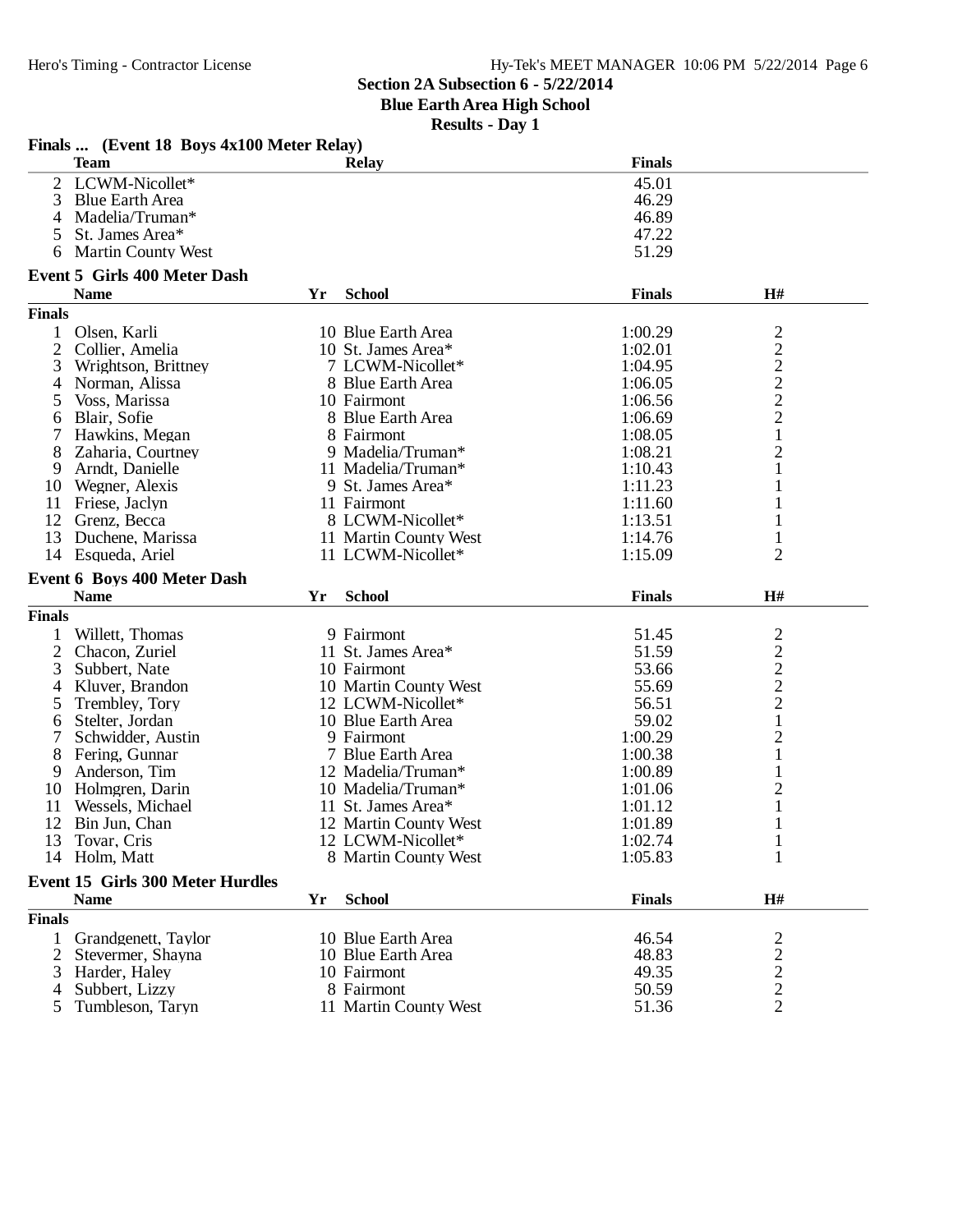**Blue Earth Area High School**

|               | Finals  (Event 15 Girls 300 Meter Hurdles) |    |                       |               |                                            |  |  |
|---------------|--------------------------------------------|----|-----------------------|---------------|--------------------------------------------|--|--|
|               | <b>Name</b>                                | Yr | <b>School</b>         | <b>Finals</b> | H#                                         |  |  |
| 6             | Wetzel, Carsen                             |    | 11 Fairmont           | 52.59         | 2                                          |  |  |
|               | Huber, Malorie                             |    | 8 Blue Earth Area     | 52.80         |                                            |  |  |
| 8             | Wallace, Renae                             |    | 9 LCWM-Nicollet*      | 53.14         | $\frac{2}{2}$                              |  |  |
| 9             | Zaharia, Emily                             |    | 12 Madelia/Truman*    | 54.48         | $\mathbf{1}$                               |  |  |
|               | 10 Duis, Riley                             |    | 7 LCWM-Nicollet*      | 57.22         | 1                                          |  |  |
| 11            | Siebenahler, Damia                         |    | 8 LCWM-Nicollet*      | 57.77         |                                            |  |  |
|               | 12 Bachenberg, Abby                        |    | 7 Martin County West  | 58.17         | 1                                          |  |  |
| 13            | Moriel, Guadalupe                          |    | 7 St. James Area*     | 58.64         | 1                                          |  |  |
|               | 14 Holtz, Harley                           |    | 11 Martin County West | 58.90         | 1                                          |  |  |
| 15            | Jahnz, Alexis                              |    | 12 Madelia/Truman*    | 1:00.77       | 1                                          |  |  |
|               | <b>Event 16 Boys 300 Meter Hurdles</b>     |    |                       |               |                                            |  |  |
|               | <b>Name</b>                                | Yr | <b>School</b>         | <b>Finals</b> | H#                                         |  |  |
| <b>Finals</b> |                                            |    |                       |               |                                            |  |  |
| 1             | Ward, Evan                                 |    | 11 Fairmont           | 41.47         |                                            |  |  |
| 2             | Sheetz, Matt                               |    | 10 LCWM-Nicollet*     | 43.86         | $\begin{array}{c} 2 \\ 2 \\ 2 \end{array}$ |  |  |
| 3             | Poush, Christopher                         |    | 12 Fairmont           | 44.17         |                                            |  |  |
| 4             | Olson, Brandon                             |    | 10 Blue Earth Area    | 45.10         |                                            |  |  |
| 5             | Martinez, Landon                           |    | 11 Madelia/Truman*    | 45.12         | $\overline{c}$                             |  |  |
| 6             | Fuller, Anders                             |    | 11 Martin County West | 45.29         | $\overline{c}$                             |  |  |
| 7             | Becker, Seth                               |    | 9 Blue Earth Area     | 45.45         | $\,1$                                      |  |  |
|               | Sparks, Daniel                             |    | 12 Martin County West | 45.68         | $\overline{c}$                             |  |  |
| 8             |                                            |    | 11 LCWM-Nicollet*     | 46.13         |                                            |  |  |
| 9             | Neitzel, Nate                              |    |                       | 46.73         | $\mathbf{1}$                               |  |  |
|               | 10 Camacho, Daniel                         |    | 11 St. James Area*    |               | $\mathbf{1}$                               |  |  |
|               | 11 Larson, Tylar                           |    | 10 St. James Area*    | 46.92         | 2                                          |  |  |
|               | 12 Bergemann, Evan                         |    | 8 LCWM-Nicollet*      | 48.83         | 1                                          |  |  |
| 13            | Eicholz, Dylan                             |    | 11 Fairmont           | 51.07         | 1                                          |  |  |
|               | 14 Holm, Matt                              |    | 8 Martin County West  | 58.08         | 1                                          |  |  |
|               | <b>Event 7 Girls 800 Meter Run</b>         |    |                       |               |                                            |  |  |
|               | <b>Name</b>                                | Yr | <b>School</b>         | <b>Finals</b> | H#                                         |  |  |
| <b>Finals</b> |                                            |    |                       |               |                                            |  |  |
|               | 1 Larson, Morgan                           |    | 10 Martin County West | 2:24.82       | $\overline{c}$                             |  |  |
| 2             | Giefer, Julia                              |    | 12 LCWM-Nicollet*     | 2:25.43       | $\overline{\mathbf{c}}$                    |  |  |
| 3             | Pavich, Jenna                              |    | 9 Fairmont            | 2:31.57       | $\overline{c}$                             |  |  |
| 4             | Cooling, Elizabeth                         |    | 8 Madelia/Truman*     | 2:34.26       | $\mathbf{1}$                               |  |  |
| 5             | Shumski, Rachel                            |    | 10 Madelia/Truman*    | 2:34.34       | $\overline{c}$                             |  |  |
| 6             | Hawkins, Molly                             |    | 9 Fairmont            | 2:35.18       | $\overline{c}$                             |  |  |
| 7             | Sorensen, Kelsey                           |    | 12 LCWM-Nicollet*     | 2:38.68       | $\overline{2}$                             |  |  |
| 8             | Lahti, Ashley                              |    | 11 St. James Area*    | 2:39.96       | $\mathbf{1}$                               |  |  |
| 9             | Riley, Sasha                               |    | 11 Fairmont           | 2:41.33       | $\overline{c}$                             |  |  |
| 10            | Flack, Olivia                              |    | 7 LCWM-Nicollet*      | 2:42.63       | 1                                          |  |  |
| 11            | Wolter, Morgan                             |    | 8 Martin County West  | 2:43.04       |                                            |  |  |
| 12            | Ripley, Samantha                           |    | 9 Blue Earth Area     | 2:43.57       | 1                                          |  |  |
| 13            | Eckstrom, Aubrey                           |    | 10 St. James Area*    | 2:45.98       | $\mathbf{2}$                               |  |  |
| 14            | Olsen, Kaitlyn                             |    | 11 Blue Earth Area    | 3:01.04       | $\mathbf{1}$                               |  |  |
| 15            | Meyer, Alyssa                              |    | 10 Martin County West | 3:18.92       | 1                                          |  |  |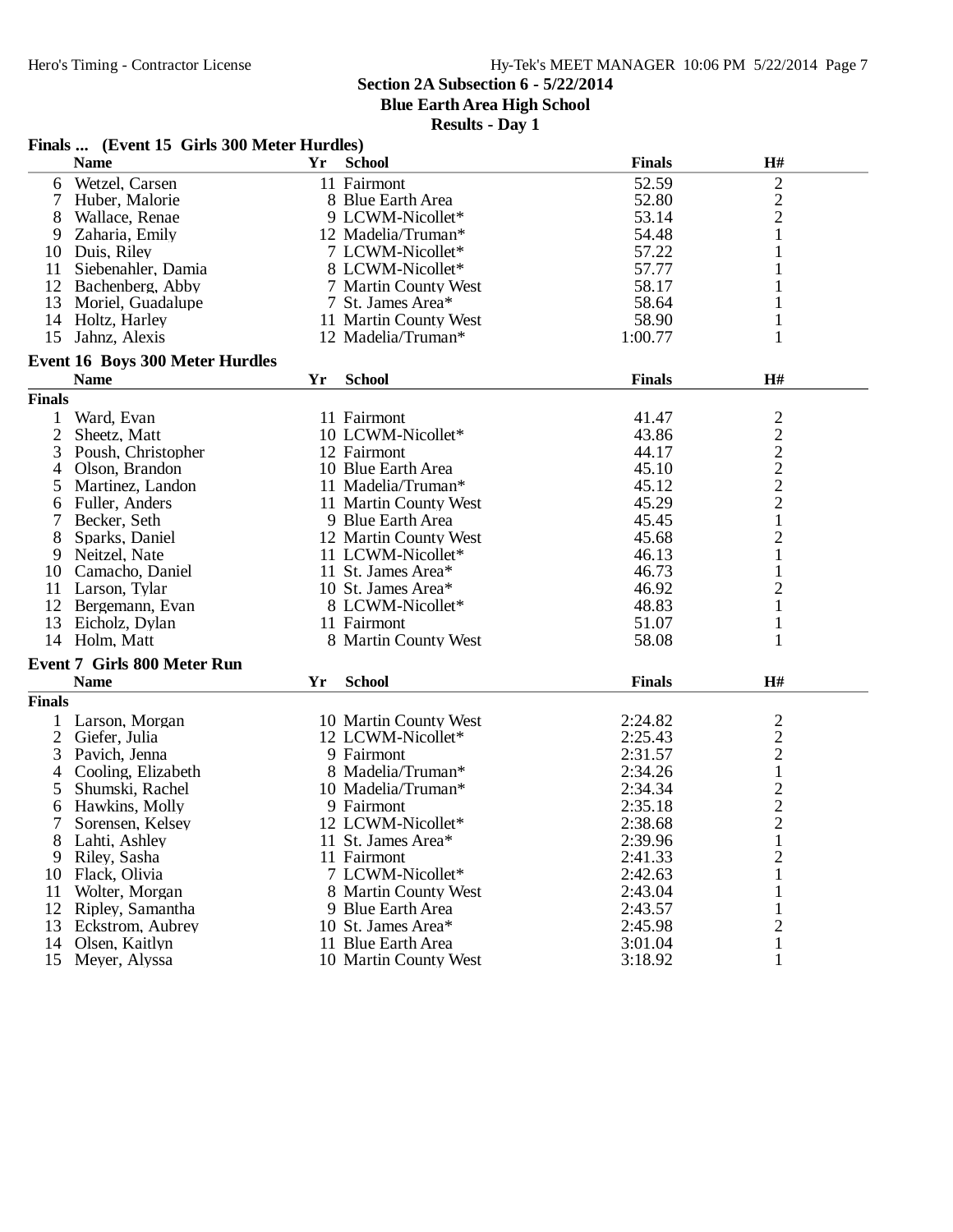**Blue Earth Area High School**

**Results - Day 1**

## **Event 8 Boys 800 Meter Run**

|                | <b>Name</b>                          | Yr | <b>School</b>         | <b>Finals</b> | H#           |
|----------------|--------------------------------------|----|-----------------------|---------------|--------------|
| <b>Finals</b>  |                                      |    |                       |               |              |
| $\mathbf{1}$   | Holm, Nick                           |    | 11 Martin County West | 2:07.89       |              |
| $\overline{2}$ | Sundblad, Josh                       |    | 10 Fairmont           | 2:09.73       |              |
| 3              | Miranda, Isaac                       |    | 12 Blue Earth Area    | 2:10.69       |              |
| 4              | Pinke, Noah                          |    | 10 St. James Area*    | 2:14.71       |              |
| 5              | Brockman, Dylan                      |    | 11 Martin County West | 2:17.08       | 2222221222   |
| 6              | Wolter, Jacob                        |    | 12 Madelia/Truman*    | 2:17.38       |              |
| 7              | Velasco, Tommy                       |    | 9 St. James Area*     | 2:18.15       |              |
| 8              | Magers, Kalen                        |    | 10 LCWM-Nicollet*     | 2:18.48       |              |
| 9              | Chadderdon, Josh                     |    | 7 LCWM-Nicollet*      | 2:20.35       |              |
|                |                                      |    |                       |               |              |
| 10             | Colina, Alejandro                    |    | 9 LCWM-Nicollet*      | 2:21.26       | $\mathbf{1}$ |
| 11             | Linse, Kaleb                         |    | 11 Fairmont           | 2:24.37       |              |
| 12             | Lerma, Andy                          |    | 12 Fairmont           | 2:24.79       | $\mathbf{1}$ |
| 13             | Drake, Tristan                       |    | 12 Blue Earth Area    | 2:24.86       | $\mathbf{1}$ |
|                | 14 Malmgren, Landon                  |    | 9 St. James Area*     | 2:25.35       | $\mathbf{1}$ |
| 15             | Petersen, Dylan                      |    | 8 Martin County West  | 2:30.41       | 1            |
| 16             | Benson, Alex                         |    | 11 Blue Earth Area    | 2:37.27       | $\mathbf{1}$ |
| 17             | Sletta, Jonas                        |    | 7 Madelia/Truman*     | 2:39.78       | $\mathbf{1}$ |
|                | <b>Event 3 Girls 200 Meter Dash</b>  |    |                       |               |              |
|                | <b>Name</b>                          | Yr | <b>School</b>         | <b>Finals</b> |              |
|                |                                      |    |                       |               |              |
| <b>Finals</b>  |                                      |    |                       |               |              |
| 1              | Collier, Amelia                      |    | 10 St. James Area*    | 27.56         |              |
| $\overline{2}$ | Olson, Cora                          |    | 9 Martin County West  | 28.07         |              |
| 3              | Gratz, Briana                        |    | 12 Fairmont           | 28.50         |              |
| 4              | Thompson, Kaitlyn                    |    | 11 Madelia/Truman*    | 28.73         |              |
| 5              | Harris, Sara                         |    | 8 LCWM-Nicollet*      | 28.79         |              |
| 6              | Huber, Malorie                       |    | 8 Blue Earth Area     | 29.78         |              |
| 7              | Denn, Amy                            |    | 9 Madelia/Truman*     | 30.07         |              |
|                | <b>Event 4 Boys 200 Meter Dash</b>   |    |                       |               |              |
|                | <b>Name</b>                          | Yr | <b>School</b>         | <b>Finals</b> |              |
| <b>Finals</b>  |                                      |    |                       |               |              |
|                |                                      |    |                       |               |              |
| 1              | Olson, Bailey                        |    | 10 Blue Earth Area    | 23.37         |              |
| $\overline{c}$ | Denn, Jake                           |    | 11 Madelia/Truman*    | 24.53         |              |
| 3              | Born, Justin                         |    | 11 LCWM-Nicollet*     | 24.56         |              |
| $\overline{4}$ | Kluver, Brandon                      |    | 10 Martin County West | 25.01         |              |
| 5              | Jones, Dylan                         |    | 9 Martin County West  | 25.34         |              |
| 6              | Sykes, Logan                         |    | 12 St. James Area*    | 25.70         |              |
|                | Edman, Derek                         |    | 12 Fairmont           | 26.47         |              |
|                | <b>Event 11 Girls 3200 Meter Run</b> |    |                       |               |              |
|                | <b>Name</b>                          | Yr | <b>School</b>         | <b>Finals</b> |              |
| <b>Finals</b>  |                                      |    |                       |               |              |
|                |                                      |    |                       |               |              |
| 1              | Ramon, Iliana                        |    | 8 Fairmont            | 12:07.96      |              |
| 2              | Carlson, Sara                        |    | 11 Martin County West | 12:28.45      |              |
| 3              | Miest, Mackinzee                     |    | 8 St. James Area*     | 12:39.12      |              |
| 4              | Beckmann, Elizabeth                  |    | 10 LCWM-Nicollet*     | 12:40.07      |              |
|                | Haugen, Emily                        |    | 9 Fairmont            | 12:56.06      |              |
| 6              | Smith, Whitney                       |    | 10 Martin County West | 13:05.65      |              |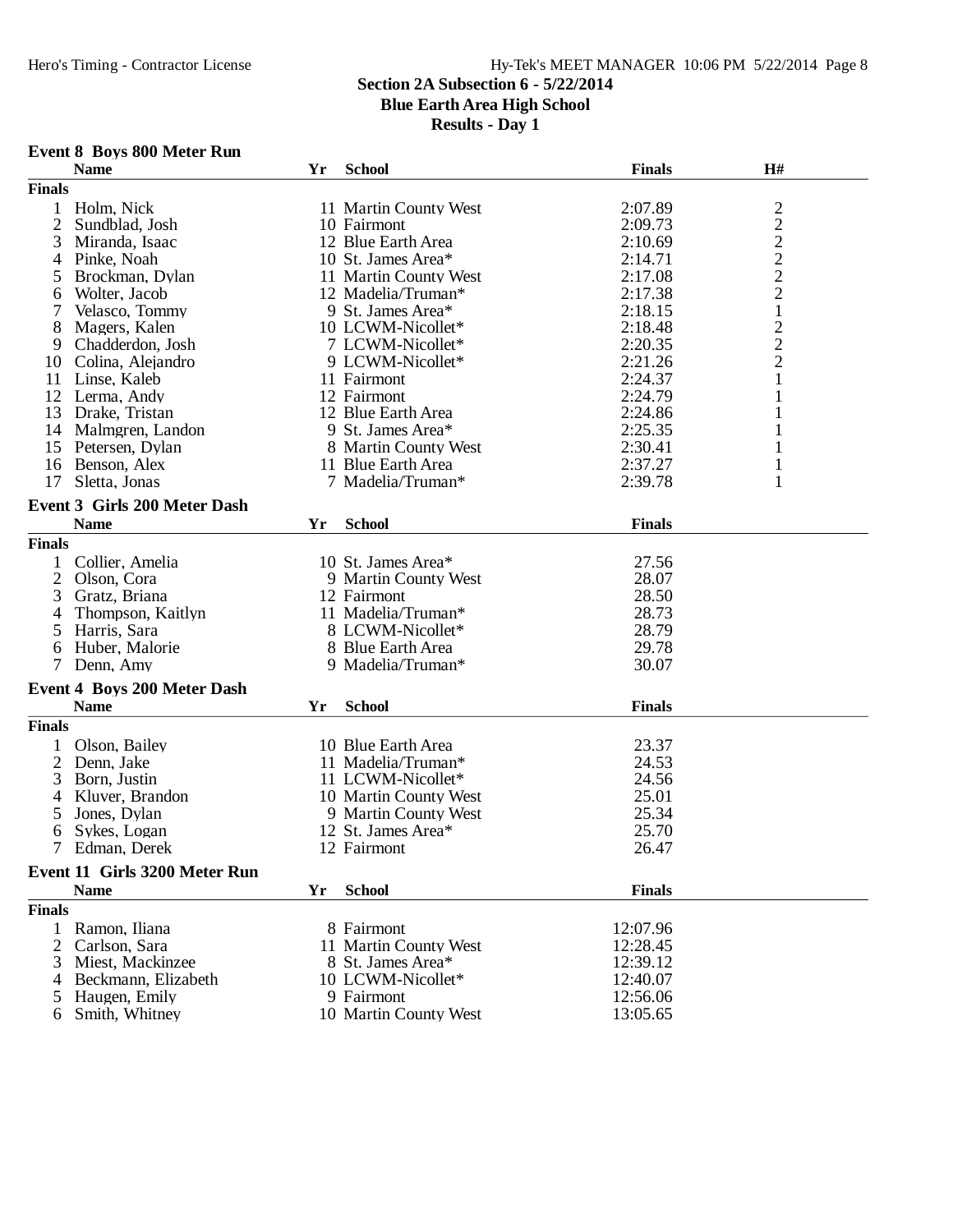**Finals ... (Event 11 Girls 3200 Meter Run)**

#### **Section 2A Subsection 6 - 5/22/2014**

**Blue Earth Area High School**

|               | <b>Name</b>                             | Yr  | <b>School</b>        | <b>Finals</b> |  |
|---------------|-----------------------------------------|-----|----------------------|---------------|--|
| $\tau$        | Bartz, Sarah                            |     | 10 Fairmont          | 13:35.11      |  |
| 8             | Blair, Sidney                           |     | 7 Blue Earth Area    | 14:09.14      |  |
| 9             | Halvorson, Mariah                       |     | 9 Blue Earth Area    | 14:11.60      |  |
| 10            | Stevermer, Jenna                        |     | 12 Blue Earth Area   | 14:17.40      |  |
| 11            | Winters, Hope                           |     | 7 LCWM-Nicollet*     | 15:06.42      |  |
|               | 12 Esqueda, Jasmine                     |     | 9 LCWM-Nicollet*     | 15:22.12      |  |
|               |                                         |     |                      |               |  |
|               | Event 12 Boys 3200 Meter Run            |     |                      |               |  |
|               | <b>Name</b>                             | Yr. | <b>School</b>        | <b>Finals</b> |  |
| <b>Finals</b> |                                         |     |                      |               |  |
| $\mathbf{1}$  | Roth, John                              |     | 10 LCWM-Nicollet*    | 10:22.36      |  |
| 2             | Bjerken, Josh                           |     | 9 Martin County West | 10:40.50      |  |
|               | Sanders, Chris                          |     |                      |               |  |
| 3             |                                         |     | 9 Blue Earth Area    | 10:53.04      |  |
| 4             | Ehlert, Zac                             |     | 12 Fairmont          | 11:01.06      |  |
| 5             | Bowie, Ramon                            |     | 8 Martin County West | 11:04.64      |  |
| 6             | Pierson, Lukas                          |     | 8 St. James Area*    | 11:16.11      |  |
| 7             | Moeller, Andrew                         |     | 7 Fairmont           | 11:36.32      |  |
| 8             | Jennings, Luke                          |     | 10 LCWM-Nicollet*    | 11:45.50      |  |
| 9             | Huinker, Ben                            |     | 9 Fairmont           | 11:57.49      |  |
| 10            | Vasquez-Vite, Eber                      |     | 9 St. James Area*    | 12:07.74      |  |
| 11            | Frelich, Noah                           |     | 9 Madelia/Truman*    | 12:27.89      |  |
| 12            | Hoosline, Brenden                       |     | 10 LCWM-Nicollet*    | 12:50.37      |  |
| 13            | Larson, Kolton                          |     | 7 Martin County West | 12:54.66      |  |
|               | 14 Ramirez, Juan                        |     | 12 Blue Earth Area   | 13:33.26      |  |
|               |                                         |     |                      |               |  |
|               | <b>Event 21 Girls 4x400 Meter Relay</b> |     |                      |               |  |
|               | <b>Team</b>                             |     | <b>Relay</b>         | <b>Finals</b> |  |
| <b>Finals</b> |                                         |     |                      |               |  |
|               | 1 Blue Earth Area                       |     |                      | 4:01.36       |  |
| 2             | Fairmont                                |     |                      | 4:15.93       |  |
| 3             | LCWM-Nicollet*                          |     |                      | 4:20.47       |  |
| 4             | <b>Martin County West</b>               |     |                      | 4:21.33       |  |
| 5             | Madelia/Truman*                         |     |                      | 4:29.85       |  |
| 6             | St. James Area*                         |     |                      | 4:39.55       |  |
|               |                                         |     |                      |               |  |
|               | <b>Event 22 Boys 4x400 Meter Relay</b>  |     |                      |               |  |
|               | <b>Team</b>                             |     | <b>Relay</b>         | <b>Finals</b> |  |
| <b>Finals</b> |                                         |     |                      |               |  |
| 1             | Fairmont                                |     |                      | 3:32.08       |  |
| 2             | <b>Martin County West</b>               |     |                      | 3:32.65       |  |
|               | 3 St. James Area*                       |     |                      | 3:36.27       |  |
|               | <b>Blue Earth Area</b>                  |     |                      | 3:36.99       |  |
|               |                                         |     |                      |               |  |
| 5             | Madelia/Truman*                         |     |                      | 3:50.60       |  |
| 6             | LCWM-Nicollet*                          |     |                      | 4:29.01       |  |
|               | <b>Event 25 Girls High Jump</b>         |     |                      |               |  |
|               | <b>Name</b>                             | Yr  | <b>School</b>        | <b>Finals</b> |  |
| <b>Finals</b> |                                         |     |                      |               |  |
|               | 1 Hedlund, Katy                         |     | 11 St. James Area*   | 5-03.00       |  |
| 2             |                                         |     | 11 Fairmont          | 5-01.00       |  |
|               | Schultz, Sierra                         |     |                      |               |  |
| 3             | Bliesmer, MaKenzie                      |     | 11 Fairmont          | 5-01.00       |  |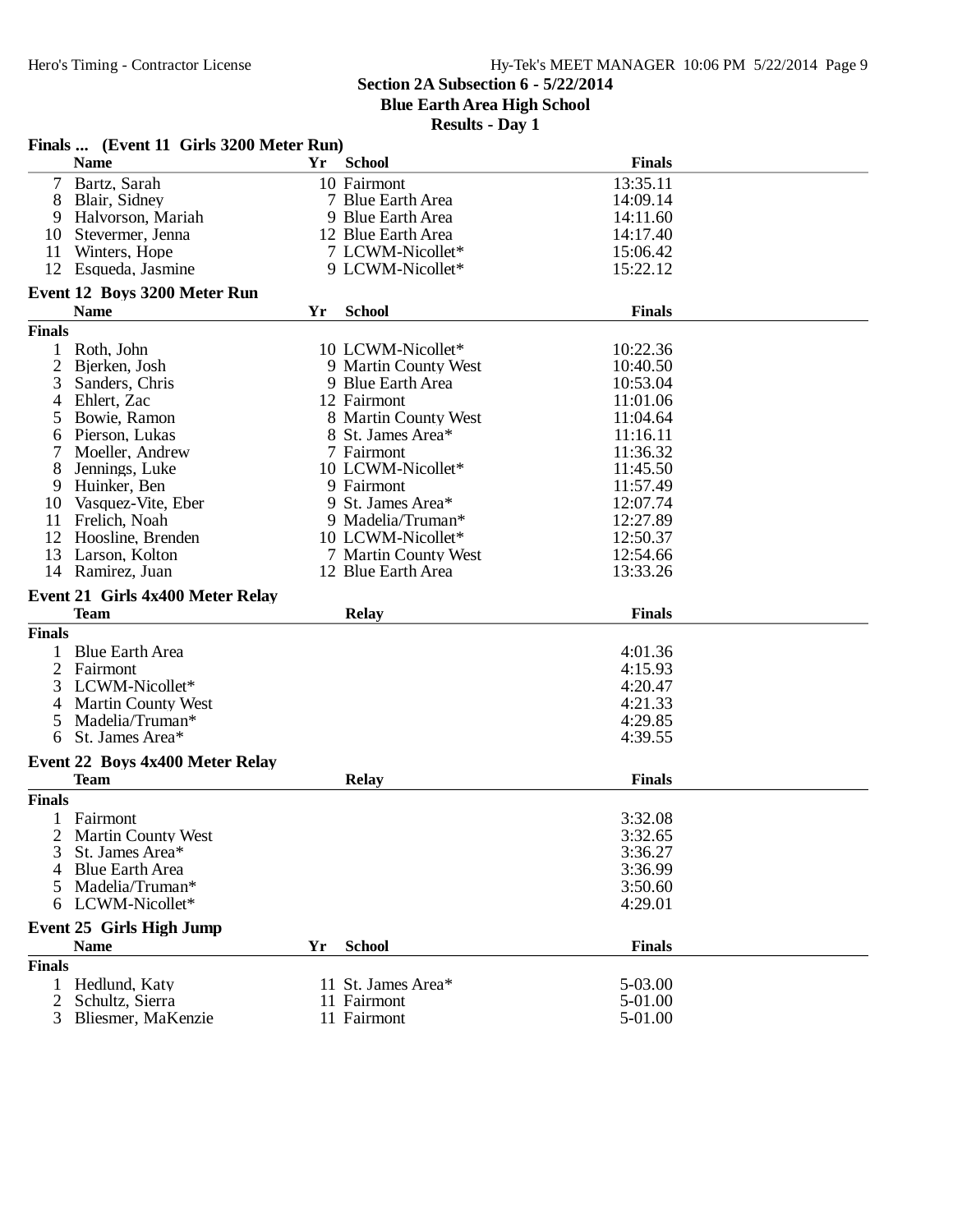## Hy-Tek's MEET MANAGER 10:06 PM 5/22/2014 Page 10

## **Section 2A Subsection 6 - 5/22/2014**

**Blue Earth Area High School**

|  |  |  | Finals  (Event 25 Girls High Jump) |  |
|--|--|--|------------------------------------|--|
|--|--|--|------------------------------------|--|

|                | <b>Name</b>                      | Yr | <b>School</b>         | <b>Finals</b> |
|----------------|----------------------------------|----|-----------------------|---------------|
| 4              | Brandts, Allison                 |    | 10 St. James Area*    | 4-10.00       |
| 5              | Hesser, Lauren                   |    | 11 LCWM-Nicollet*     | 4-08.00       |
| 6              | Subbert, Lizzy                   |    | 8 Fairmont            | 4-08.00       |
| 6              | Lium, Nicole                     |    | 8 Blue Earth Area     | 4-08.00       |
| 7              | Darrington, Paige                |    | 10 Blue Earth Area    | 4-08.00       |
| 9              | Leiding, Hailey                  |    | 11 Martin County West | $4 - 06.00$   |
| 10             | Tumbleson, Taryn                 |    | 11 Martin County West | 4-04.00       |
| 10             | Ripley, Samantha                 |    | 9 Blue Earth Area     | 4-04.00       |
| 10             | Anthonisen, Elizabeth            |    | 9 Martin County West  | $4 - 04.00$   |
| ---            | Siebenahler, Damia               |    | 8 LCWM-Nicollet*      | <b>NH</b>     |
|                | Johnson, Jessi                   |    | 7 LCWM-Nicollet*      | <b>NH</b>     |
|                |                                  |    |                       | <b>NH</b>     |
|                | Asendorf, Elizabeth              |    | 9 St. James Area*     |               |
|                | <b>Event 26 Boys High Jump</b>   |    |                       |               |
|                | <b>Name</b>                      | Yr | <b>School</b>         | <b>Finals</b> |
| <b>Finals</b>  |                                  |    |                       |               |
| 1              | Johanson, Josh                   |    | 12 Madelia/Truman*    | $6-04.00$     |
| $\overline{2}$ | Brandts, Zach                    |    | 12 St. James Area*    | $6 - 00.00$   |
| 3              | Gonzalez, Miguel                 |    | 10 St. James Area*    | $6 - 00.00$   |
| 4              | Sandmeyer, Jordan                |    | 11 St. James Area*    | 5-08.00       |
| 5              | Stock, Logan                     |    | 9 LCWM-Nicollet*      | 5-08.00       |
|                |                                  |    | 10 Fairmont           | 5-08.00       |
| 6              | Erickson, Peter                  |    |                       |               |
| 7              | Subbert, Nate                    |    | 10 Fairmont           | 5-06.00       |
| 8              | Schultz, Kyle                    |    | 10 Madelia/Truman*    | 5-04.00       |
| 8              | Holm, Nick                       |    | 11 Martin County West | 5-04.00       |
| 10             | Isebrand, Brady                  |    | 9 LCWM-Nicollet*      | 5-02.00       |
|                | Denn, Austin                     |    | 10 Madelia/Truman*    | <b>NH</b>     |
| ---            | Holm, Matt                       |    | 8 Martin County West  | <b>NH</b>     |
|                | Anthonisen, Matt                 |    | 7 Martin County West  | <b>NH</b>     |
| $---$          | Poush, Christopher               |    | 12 Fairmont           | <b>NH</b>     |
| ---            | Bergemann, Evan                  |    | 8 LCWM-Nicollet*      | <b>NH</b>     |
|                | <b>Event 27 Girls Pole Vault</b> |    |                       |               |
|                | <b>Name</b>                      | Yr | <b>School</b>         | <b>Finals</b> |
| <b>Finals</b>  |                                  |    |                       |               |
|                |                                  |    |                       |               |
|                | Lium, Nicole                     |    | 8 Blue Earth Area     | 8-06.00       |
| 2              | Kaupa, Kendra                    |    | 10 LCWM-Nicollet*     | 8-03.00       |
| 3              | Hagedorn, Melissa                |    | 8 Blue Earth Area     | 7-06.00       |
| 4              | Thate, Andrea                    |    | 9 Fairmont            | 7-06.00       |
| 5              | Grenz, Becca                     |    | 8 LCWM-Nicollet*      | 7-00.00       |
| 6              | Olson, Hannah                    |    | 10 Fairmont           | 7-00.00       |
| 7              | Gaydon, Madalyn                  |    | 10 Blue Earth Area    | 6-06.00       |
|                | Tanke, Olivia                    |    | 7 LCWM-Nicollet*      | <b>NH</b>     |
|                | <b>Event 28 Boys Pole Vault</b>  |    |                       |               |
|                | <b>Name</b>                      | Yr | <b>School</b>         | <b>Finals</b> |
| <b>Finals</b>  |                                  |    |                       |               |
|                |                                  |    |                       |               |
| 1              | Olson, Brandon                   |    | 10 Blue Earth Area    | 11-09.00      |
| 2              | Kelly, Kolin                     |    | 12 Fairmont           | 11-09.00      |
| 3              | Sanders, Chris                   |    | 9 Blue Earth Area     | 10-06.00      |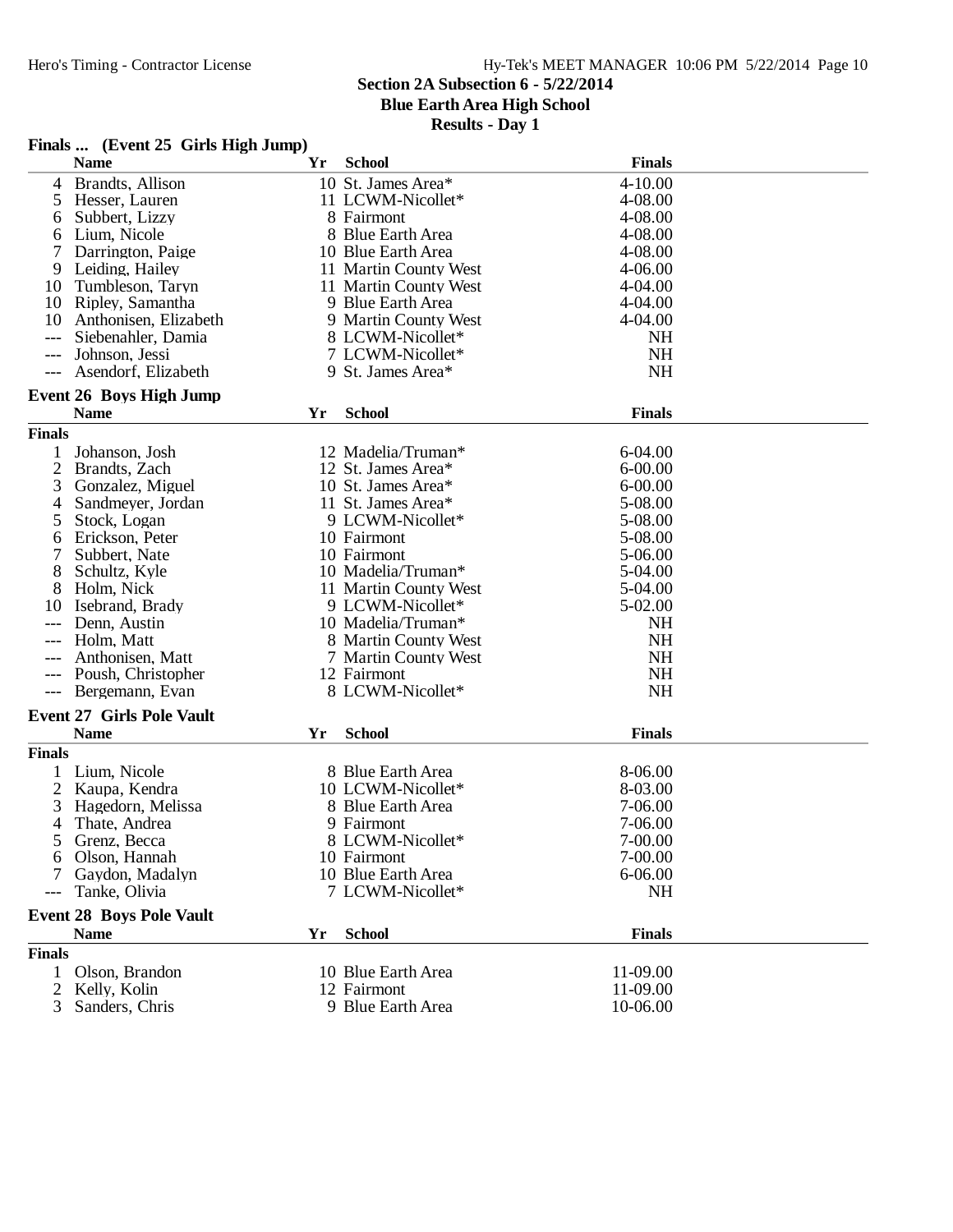# **Section 2A Subsection 6 - 5/22/2014**

**Blue Earth Area High School**

|                | Finals  (Event 28 Boys Pole Vault)             |    |                       |               |                |
|----------------|------------------------------------------------|----|-----------------------|---------------|----------------|
|                | <b>Name</b>                                    | Yr | <b>School</b>         | <b>Finals</b> |                |
| 4              | Stock, Logan                                   |    | 9 LCWM-Nicollet*      | 10-06.00      |                |
| 5              | Hannaman, Tyler                                |    | 10 Blue Earth Area    | 10-06.00      |                |
| 6              | Meadows, Colin                                 |    | 11 Fairmont           | 9-06.00       |                |
|                | Camacho, Daniel                                |    | 11 St. James Area*    | $9 - 00.00$   |                |
|                | Gonzalez, Miguel                               |    | 10 St. James Area*    | NH            |                |
|                | Michels, Wallace                               |    | 9 LCWM-Nicollet*      | <b>NH</b>     |                |
| $---$          | Bulfer, Levi                                   |    | 9 Fairmont            | <b>NH</b>     |                |
|                | Carslon, Jesse                                 |    | 10 St. James Area*    | <b>NH</b>     |                |
| $---$          | Isebrand, Brady                                |    | 9 LCWM-Nicollet*      | <b>NH</b>     |                |
|                |                                                |    |                       |               |                |
|                | <b>Event 29 Girls Long Jump</b><br><b>Name</b> | Yr | <b>School</b>         | <b>Finals</b> |                |
| <b>Finals</b>  |                                                |    |                       |               |                |
|                |                                                |    |                       |               |                |
| 1              | Leiding, Hailey                                |    | 11 Martin County West | 16-10.50      | 2              |
| 2              | Schultz, Sierra                                |    | 11 Fairmont           | 16-01.00      | $\overline{c}$ |
| 3              | Bell, Skylee                                   |    | 9 Blue Earth Area     | 15-09.00      | $\frac{2}{2}$  |
| 4              | Johanson, Hannah                               |    | 9 Madelia/Truman*     | 15-04.50      |                |
| 5              | Kaupa, Kendra                                  |    | 10 LCWM-Nicollet*     | 14-08.50      |                |
| 6              | Grenz, Becca                                   |    | 8 LCWM-Nicollet*      | 14-04.50      | 1              |
| 7              | Cervantes, Brenda                              |    | 11 St. James Area*    | 14-02.25      | $\mathbf{2}$   |
| 8              | Johnson, Hannah                                |    | 7 Blue Earth Area     | 14-01.50      | 1              |
| 9              | Shoen, Kayley                                  |    | 11 Madelia/Truman*    | 14-00.75      | $\overline{c}$ |
| 10             | Bachenberg, Abby                               |    | 7 Martin County West  | 13-02.50      | $\mathbf{1}$   |
| 11             | Harris, Sara                                   |    | 8 LCWM-Nicollet*      | 13-01.50      | $\mathbf{2}$   |
| 12             | Thate, Andrea                                  |    | 9 Fairmont            | 12-08.50      | 1              |
| 13             | Blair, Sidney                                  |    | 7 Blue Earth Area     | 12-06.50      | 1              |
| 14             | Seifried, Morgan                               |    | 11 Fairmont           | 12-04.25      |                |
| 15             | Olson, Cora                                    |    | 9 Martin County West  | 12-00.75      | $\overline{2}$ |
|                | <b>Event 30 Boys Long Jump</b>                 |    |                       |               |                |
|                | <b>Name</b>                                    | Yr | <b>School</b>         | <b>Finals</b> |                |
| <b>Finals</b>  |                                                |    |                       |               |                |
| 1              | Shure, Nick                                    |    | 11 Blue Earth Area    | 20-10.00      | 2              |
| $\overline{2}$ | Eversman, Josh                                 |    | 12 Fairmont           | 20-06.75      | $\overline{c}$ |
| 3              | Baker, Sam                                     |    | 11 Martin County West | 18-06.50      | $\overline{c}$ |
| 4              | Sparks, Daniel                                 |    | 12 Martin County West | 17-07.25      | $\overline{c}$ |
| 5              | Sheetz, Matt                                   |    | 10 LCWM-Nicollet*     | 17-04.75      |                |
| 6              | Curl, Dustin                                   |    | 10 St. James Area*    | 17-00.50      | $\frac{2}{2}$  |
| 7              | Fuller, Anders                                 |    | 11 Martin County West | 16-10.50      | $\overline{2}$ |
| 8              | Kortuem, Jack                                  |    | 10 Madelia/Truman*    | 15-05.50      | 1              |
| 9              | Runge, Kaleb                                   |    | 9 Fairmont            | 15-04.00      |                |
| 10             | Murphy, Travis                                 |    | 11 LCWM-Nicollet*     | 15-01.75      |                |
| 11             | Vera, Cristian                                 |    | 12 St. James Area*    | 14-08.50      | ı              |
| 12             | Schwidder, Austin                              |    | 9 Fairmont            | 14-06.75      | 1              |
| 13             | Fellows, Carter                                |    | 10 Madelia/Truman*    | 14-06.00      | $\overline{c}$ |
| 14             | Van Hee, Derrick                               |    | 10 Madelia/Truman*    | 14-05.50      | 1              |
| $---$          | Schug, Dakota                                  |    | 9 Blue Earth Area     | ND            | 1              |
|                |                                                |    |                       |               |                |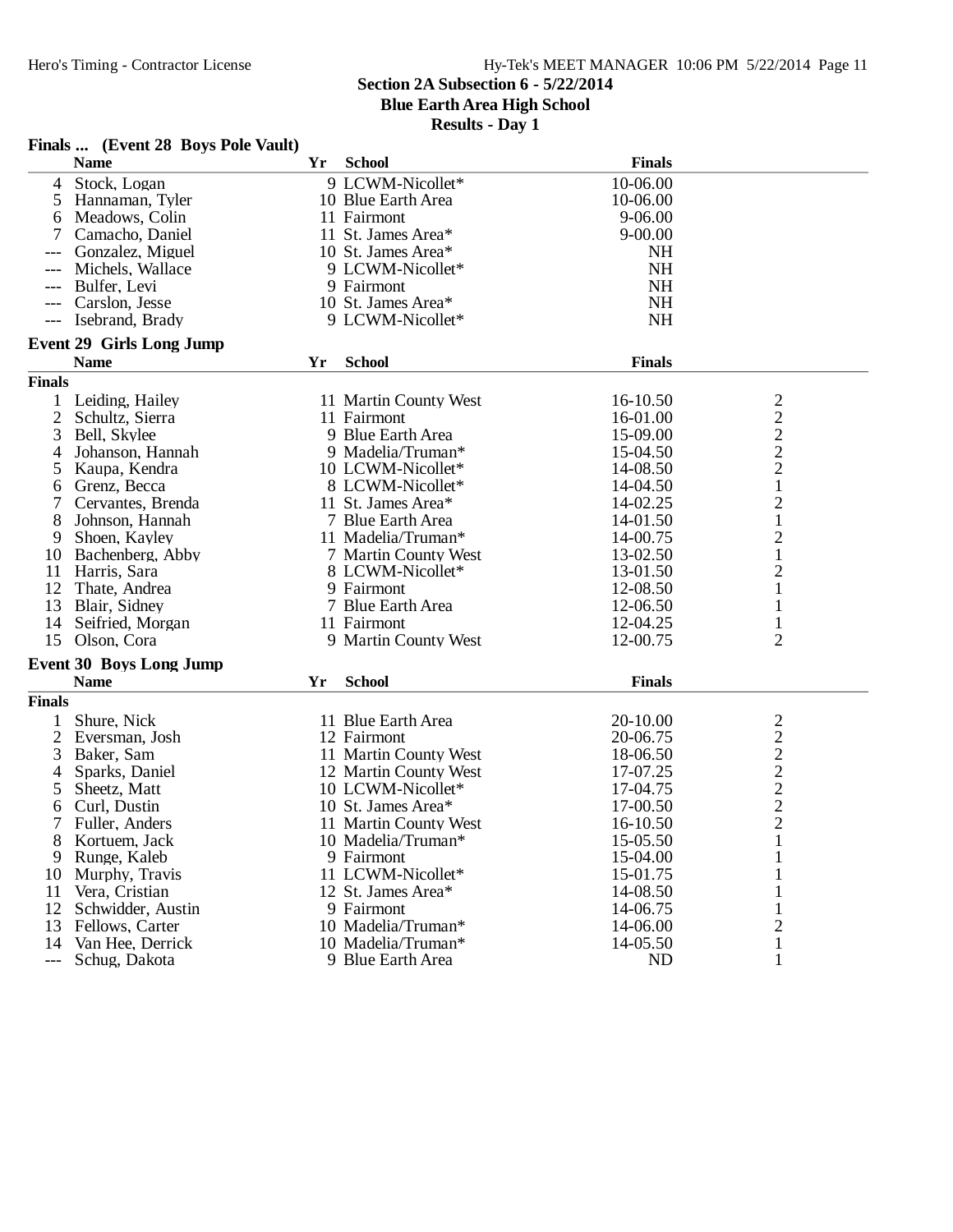## **Section 2A Subsection 6 - 5/22/2014**

**Blue Earth Area High School**

**Results - Day 1**

# **Event 31 Girls Triple Jump**

|                | <b>Name</b>                        | Yr | <b>School</b>         | <b>Finals</b> |                                |  |  |
|----------------|------------------------------------|----|-----------------------|---------------|--------------------------------|--|--|
| <b>Finals</b>  |                                    |    |                       |               |                                |  |  |
| 1              | Schultz, Sierra                    |    | 11 Fairmont           | 35-05.50      | $\overline{c}$                 |  |  |
| $\overline{2}$ | Johanson, Hannah                   |    | 9 Madelia/Truman*     | 32-08.00      | $\overline{c}$                 |  |  |
| 3              | Wallace, Renae                     |    | 9 LCWM-Nicollet*      | 31-01.50      | $\overline{c}$                 |  |  |
| 4              | Voss, Marissa                      |    | 10 Fairmont           | 31-00.75      | $\overline{c}$                 |  |  |
| 5              | Norman, Lindsey                    |    | 8 Blue Earth Area     | 30-10.25      | $\overline{c}$                 |  |  |
|                | Anderson, Nyla                     |    | 10 Blue Earth Area    | 30-05.50      | $\overline{c}$                 |  |  |
| 6              |                                    |    |                       |               |                                |  |  |
|                | Jacobson, Amanda                   |    | 7 Blue Earth Area     | 30-01.50      | $\mathbf{1}$                   |  |  |
| 8              | Seifried, Morgan                   |    | 11 Fairmont           | 29-00.75      | 1                              |  |  |
| 9              | Bachenberg, Maggie                 |    | 9 Martin County West  | 28-11.00      |                                |  |  |
| 10             | Hesser, Lauren                     |    | 11 LCWM-Nicollet*     | 28-10.75      | $\mathbf{1}$                   |  |  |
| 11             | Esqueda, Ariel                     |    | 11 LCWM-Nicollet*     | 28-05.25      | $\overline{c}$                 |  |  |
| 12             | Anthonisen, Elizabeth              |    | 9 Martin County West  | 27-07.75      | $\overline{c}$                 |  |  |
| 13             | Bareiss, Sophie                    |    | 12 Martin County West | 26-10.25      | $\mathbf{1}$                   |  |  |
|                | 14 Krenz, Savanah                  |    | 10 Madelia/Truman*    | 24-02.50      | 1                              |  |  |
|                | <b>Event 32 Boys Triple Jump</b>   |    |                       |               |                                |  |  |
|                | <b>Name</b>                        |    |                       | <b>Finals</b> |                                |  |  |
|                |                                    | Yr | <b>School</b>         |               |                                |  |  |
| <b>Finals</b>  |                                    |    |                       |               |                                |  |  |
|                | Eversman, Josh                     |    | 12 Fairmont           | 41-07.00      |                                |  |  |
| 2              | Bowers, Camden                     |    | 10 Blue Earth Area    | 40-01.50      | $\frac{2}{2}$<br>$\frac{2}{2}$ |  |  |
| 3              | Cook, Wesley                       |    | 11 Martin County West | 40-01.00      |                                |  |  |
| 4              | Larson, Tylar                      |    | 10 St. James Area*    | 39-03.00      |                                |  |  |
| 5              | Curl, Dustin                       |    | 10 St. James Area*    | 36-02.25      |                                |  |  |
| 6              | Johnson, Tyler                     |    | 9 Fairmont            | 35-09.00      | $\mathbf{1}$                   |  |  |
|                | Ringnell, Andrew                   |    | 9 Martin County West  | 35-03.75      | $\mathbf{1}$                   |  |  |
| 8              | Stock, Logan                       |    | 9 LCWM-Nicollet*      | 34-08.50      |                                |  |  |
| 9              | Sandmeyer, Jordan                  |    | 11 St. James Area*    | 33-09.00      | $\frac{2}{2}$                  |  |  |
| 10             | Murphy, Travis                     |    | 11 LCWM-Nicollet*     | 32-11.50      | $\overline{c}$                 |  |  |
| 11             | Martinez, Landon                   |    | 11 Madelia/Truman*    | 31-02.50      | $\mathbf{1}$                   |  |  |
| 12             | Anthonisen, Matt                   |    | 7 Martin County West  | 31-00.00      |                                |  |  |
| 13             | Colina, Alejandro                  |    | 9 LCWM-Nicollet*      | 30-01.25      | 1                              |  |  |
| 14             | Kortuem, Jack                      |    | 10 Madelia/Truman*    | 29-01.00      | 1                              |  |  |
|                |                                    |    |                       |               |                                |  |  |
|                | <b>Event 33 Girls Discus Throw</b> |    |                       |               |                                |  |  |
|                | <b>Name</b>                        | Yr | <b>School</b>         | <b>Finals</b> |                                |  |  |
| <b>Finals</b>  |                                    |    |                       |               |                                |  |  |
|                | Theissen, Alayna                   |    | 10 LCWM-Nicollet*     | 118-09.50     | $\overline{\mathbf{c}}$        |  |  |
| $\overline{2}$ | Larson, Madyson                    |    | 11 Martin County West | 107-05        | $\overline{c}$                 |  |  |
| 3              | Burtis, Talitha                    |    | 12 Fairmont           | 98-09.50      | $\overline{2}$                 |  |  |
| 4              | Carlson, Madison                   |    | 10 St. James Area*    | 97-00         | $\overline{\mathbf{c}}$        |  |  |
| 5              | Voyles, Alissa                     |    | 10 Madelia/Truman*    | 92-00         | $\overline{c}$                 |  |  |
| 6              | Jones, Hayley                      |    | 11 Fairmont           | 87-06         | $\mathbf{1}$                   |  |  |
| 7              | Brolsma, Alexis                    |    | 9 Martin County West  | 85-04         |                                |  |  |
|                |                                    |    | 11 Blue Earth Area    |               | $\overline{c}$                 |  |  |
| 8              | Twedt, Mariah                      |    |                       | 84-08         | 1                              |  |  |
| 9              | Reckow, Elizabeth                  |    | 11 St. James Area*    | $80 - 10$     | 2                              |  |  |
| 10             | Mortenson, Desirae                 |    | 9 St. James Area*     | 80-05         | 1                              |  |  |
| 11             | Quintero, Jennifer                 |    | 12 Blue Earth Area    | 78-08         | 2                              |  |  |
| 12             | Hynes, Emily                       |    | 12 Blue Earth Area    | $71-05$       | 1                              |  |  |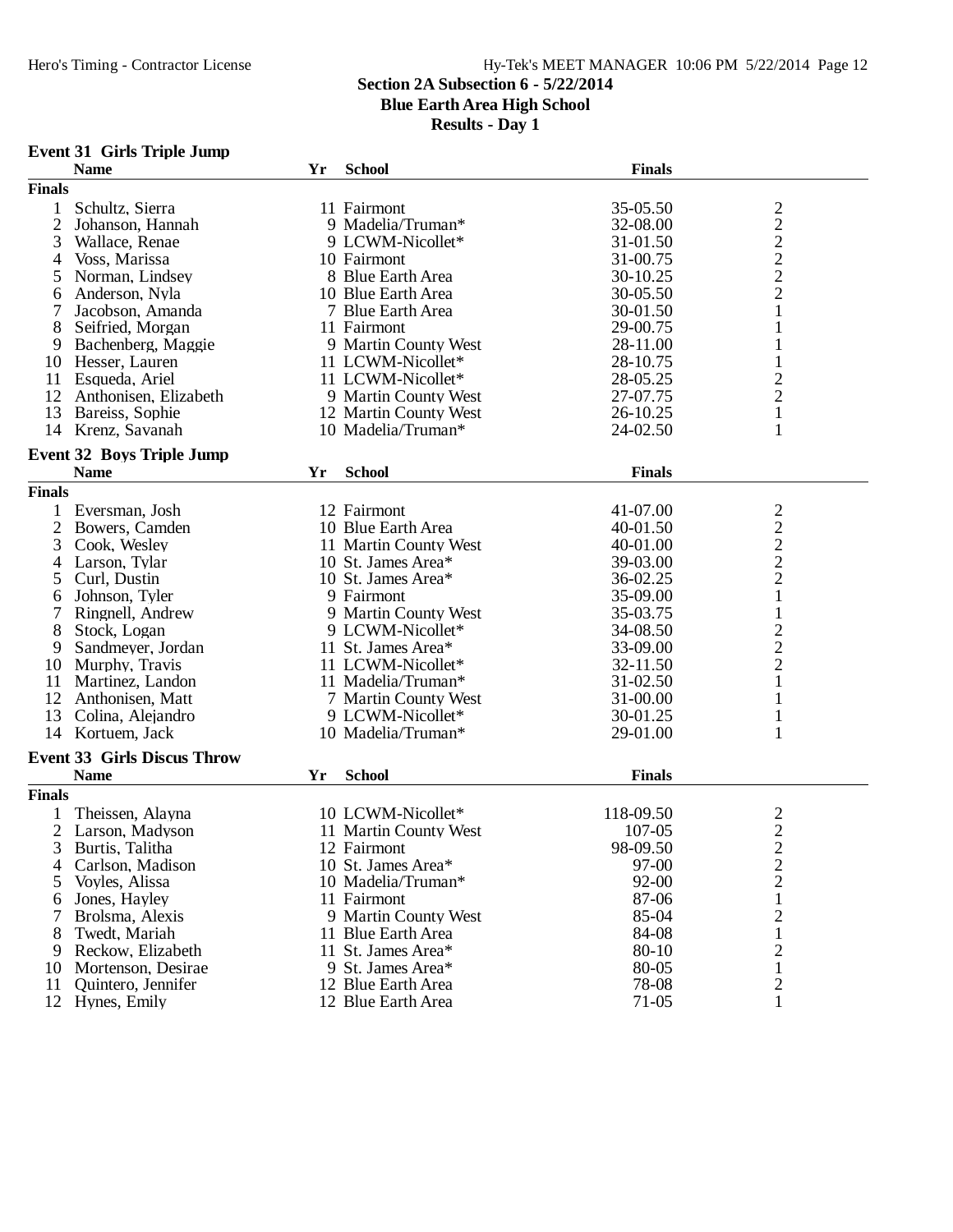**Blue Earth Area High School**

| Finals  (Event 33 Girls Discus Throw) |                                   |    |                       |               |                                                 |  |  |  |  |  |
|---------------------------------------|-----------------------------------|----|-----------------------|---------------|-------------------------------------------------|--|--|--|--|--|
|                                       | <b>Name</b>                       | Yr | <b>School</b>         | <b>Finals</b> |                                                 |  |  |  |  |  |
| 12                                    | Schaffer, Kori                    |    | 9 LCWM-Nicollet*      | $71-05$       | 1                                               |  |  |  |  |  |
|                                       | 14 Glackler, Nevada               |    | 9 LCWM-Nicollet*      | 68-10         | $\mathbf{1}$                                    |  |  |  |  |  |
|                                       | 15 Arndt, Danielle                |    | 11 Madelia/Truman*    | 66-01         | 1                                               |  |  |  |  |  |
| 16                                    | Wildfeuer, Autumn                 |    | 10 Madelia/Truman*    | 53-03         | 1                                               |  |  |  |  |  |
| $---$                                 | Sherer, Nicole                    |    | 10 Martin County West | <b>ND</b>     | 2                                               |  |  |  |  |  |
|                                       |                                   |    |                       |               |                                                 |  |  |  |  |  |
|                                       | <b>Event 34 Boys Discus Throw</b> |    |                       |               |                                                 |  |  |  |  |  |
|                                       | <b>Name</b>                       | Yr | <b>School</b>         | <b>Finals</b> |                                                 |  |  |  |  |  |
| <b>Finals</b>                         |                                   |    |                       |               |                                                 |  |  |  |  |  |
| 1                                     | Krieger, Danny                    |    | 12 Blue Earth Area    | 128-05        | $\begin{array}{c} 2 \\ 2 \\ 2 \\ 2 \end{array}$ |  |  |  |  |  |
| $\overline{2}$                        | Johnson, Christopher              |    | 10 St. James Area*    | 117-06        |                                                 |  |  |  |  |  |
| 3                                     | Edman, Derek                      |    | 12 Fairmont           | 107-09        |                                                 |  |  |  |  |  |
| 4                                     | Phillips, Gus                     |    | 12 Blue Earth Area    | 105-09.50     |                                                 |  |  |  |  |  |
| 5                                     | Torres, Adrian                    |    | 12 St. James Area*    | 103-05        |                                                 |  |  |  |  |  |
| 6                                     | Denn, Austin                      |    | 10 Madelia/Truman*    | 102-04.50     | $\overline{c}$                                  |  |  |  |  |  |
| 7                                     | Jones, Dylan                      |    | 9 Martin County West  | 94-09.50      | $\mathbf{1}$                                    |  |  |  |  |  |
| 8                                     | Radke, Andrew                     |    | 11 LCWM-Nicollet*     | 89-10         | $\mathbf{2}$                                    |  |  |  |  |  |
| 9                                     | Krumholz, Steven                  |    | 10 Fairmont           | 84-00         | $\mathbf{1}$                                    |  |  |  |  |  |
| 9                                     | Krumholz, Theo                    |    | 9 Fairmont            | 84-00         | 1                                               |  |  |  |  |  |
| 11                                    | Zebedee, Ike                      |    | 11 Blue Earth Area    | 79-09         | 1                                               |  |  |  |  |  |
| 12                                    | Potthoff, Lucas                   |    | 10 Martin County West | 79-02.50      | 1                                               |  |  |  |  |  |
| 13                                    | Nelson, Garret                    |    | 8 LCWM-Nicollet*      | 75-01         | 1                                               |  |  |  |  |  |
| 14                                    | Whitehead, Dylin                  |    | 9 Martin County West  | $73-05$       | 1                                               |  |  |  |  |  |
| 15                                    | Thurston, Darrin                  |    | 11 Madelia/Truman*    | 64-01         | 1                                               |  |  |  |  |  |
| $\qquad \qquad - -$                   | Thofson, Patrick                  |    | 10 LCWM-Nicollet*     | <b>ND</b>     | $\overline{2}$                                  |  |  |  |  |  |
|                                       | <b>Event 35 Girls Shot Put</b>    |    |                       |               |                                                 |  |  |  |  |  |
|                                       | <b>Name</b>                       | Yr | <b>School</b>         | <b>Finals</b> |                                                 |  |  |  |  |  |
| <b>Finals</b>                         |                                   |    |                       |               |                                                 |  |  |  |  |  |
|                                       | Theissen, Alayna                  |    | 10 LCWM-Nicollet*     | 38-05.00      |                                                 |  |  |  |  |  |
| $\overline{2}$                        | Larson, Madyson                   |    | 11 Martin County West | 35-02.50      |                                                 |  |  |  |  |  |
| 3                                     | Sherer, Nicole                    |    | 10 Martin County West | 32-05.50      | $\frac{2}{2}$ $\frac{2}{2}$ $\frac{2}{1}$       |  |  |  |  |  |
| 4                                     | Carlson, Madison                  |    | 10 St. James Area*    | 30-08.00      |                                                 |  |  |  |  |  |
| 5                                     | Gratz, Briana                     |    | 12 Fairmont           | 29-08.50      |                                                 |  |  |  |  |  |
| 6                                     | Reckow, Elizabeth                 |    | 11 St. James Area*    | 29-04.00      | $\frac{2}{2}$                                   |  |  |  |  |  |
| 7                                     | Puoch, Nya                        |    | 11 LCWM-Nicollet*     | 29-00.50      |                                                 |  |  |  |  |  |
| 8                                     | Twedt, Mariah                     |    | 11 Blue Earth Area    | 28-07.00      | $\mathbf{1}$                                    |  |  |  |  |  |
| 9                                     | Arndt, Danielle                   |    | 11 Madelia/Truman*    | 28-06.00      | $\overline{c}$                                  |  |  |  |  |  |
| 10                                    | Burtis, Talitha                   |    | 12 Fairmont           | 27-09.50      | $\mathbf{1}$                                    |  |  |  |  |  |
| 11                                    | Jones, Hayley                     |    | 11 Fairmont           | 27-03.50      | 1                                               |  |  |  |  |  |
| 12                                    | Brolsma, Alexis                   |    | 9 Martin County West  | 27-02.00      | $\overline{c}$                                  |  |  |  |  |  |
| 13                                    | Schaffer, Kori                    |    | 9 LCWM-Nicollet*      | 26-11.50      | 1                                               |  |  |  |  |  |
| 14                                    | Quintero, Jennifer                |    | 12 Blue Earth Area    | 26-09.00      | $\overline{c}$                                  |  |  |  |  |  |
| 15                                    | Voyles, Alissa                    |    | 10 Madelia/Truman*    | 26-06.00      | 1                                               |  |  |  |  |  |
| 16                                    | Mauris, Mariah                    |    | 12 Blue Earth Area    | 26-01.50      |                                                 |  |  |  |  |  |
| 17                                    | Trapero, Alexandro                |    | 10 St. James Area*    | 22-04.00      |                                                 |  |  |  |  |  |
| 18                                    | Wildfeuer, Autumn                 |    | 10 Madelia/Truman*    | 16-00.00      | 1                                               |  |  |  |  |  |